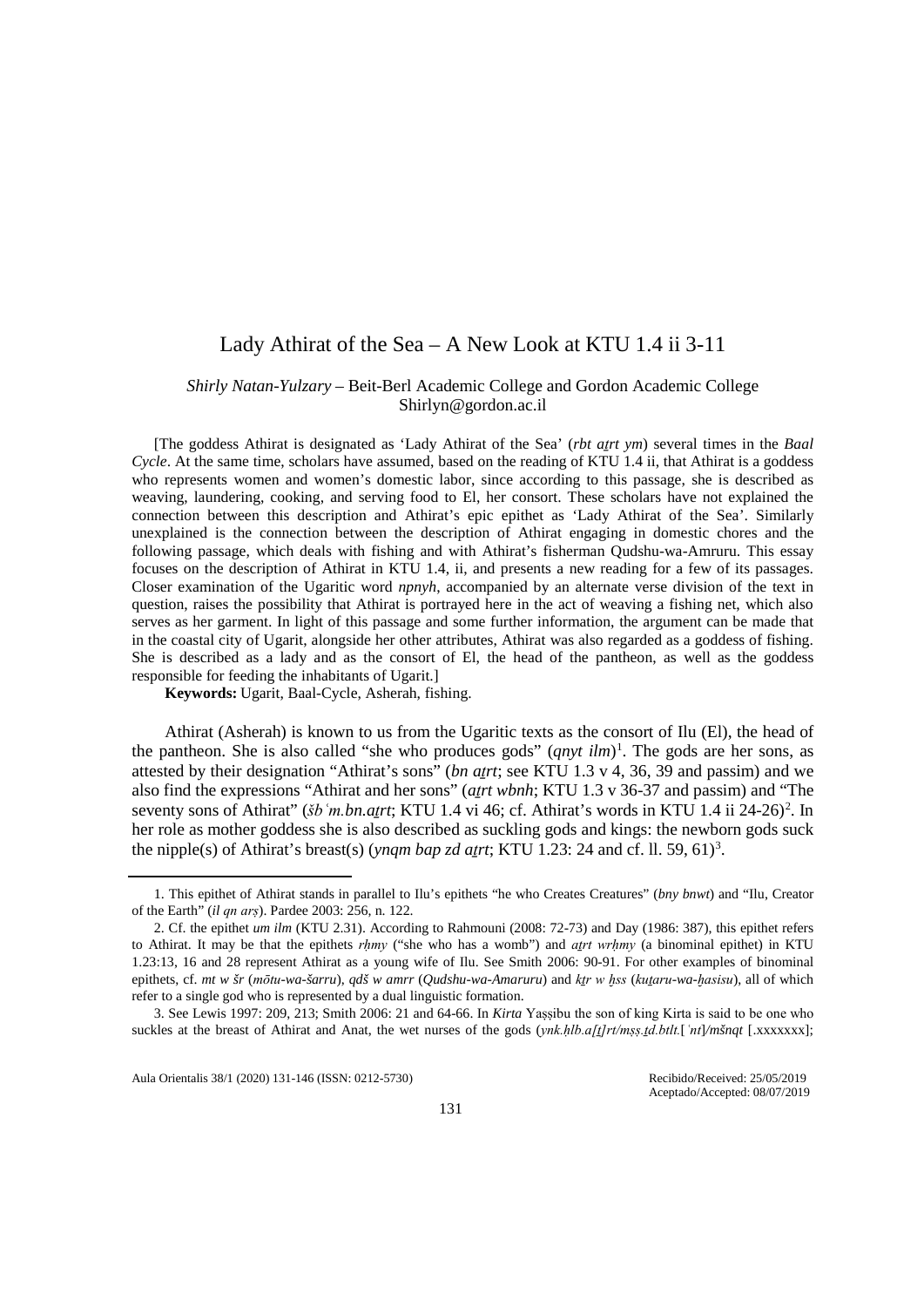The epithet *qnyt ilm* usually appears in parallelism with the designation "Lady Athirat of the Sea" (*rbt atrt ym*)<sup>[4](#page-1-0)</sup>. The goddess Athirat is designated by this last epithet several times in the *Baal Cycle*[5](#page-1-1) , but her connection to the sea has not been adequately explained so far. In this paper, I focus on the description of Athirat in KTU 1.4, col. ii, propose a new reading for a few of its lines, and attempt to explain Athirat's epithet and her association with the sea.

#### 1. *Is KTU 1.4 ii* 3*-11 a description of Athirat performing domestic chores?*

Most scholars interpret the scene in KTU 1.4 ii 3-11 as a description of Athirat at home, performing a series of actions. In order to illustrate this interpretation, I will present Smith's edition, which is based on new photographs of the tablet, and Smith - Pitard's edition<sup>6</sup>.

<span id="page-1-9"></span><span id="page-1-8"></span>

| $3-4$   | $ahdt$ .plkh $[$ .b ydh $]/$ | She takes her spindle <sup>7</sup> [in her hand,]       |
|---------|------------------------------|---------------------------------------------------------|
|         | $plk.t$ 'lt.b ymnh /         | A mighty <sup>8</sup> spindle in her right hand.        |
| $6 - 7$ | tmt'.mdh.b ym.               | She conveys <sup>9</sup> her garment in the sea,        |
|         | $tn/npynh.b\ nhrm/m/$        | Her two robes $10$ in the rivers,                       |
| -5      | npynh.mks.bšrh/              | Her robes, the covering of her skin <sup>11</sup> .     |
| $8-9$   | štt.hptr.l išt/              | She sets a pot on the fire,                             |
|         | hbrt.l zr.phmm               | A pot on top of the coals.                              |
|         | 10-11 $t$ 'pp.tr.il.d pid/   | All the while she is servile before Bull                |
|         |                              | Ilu the Beneficent,                                     |
|         | tġzy.bny.bnwt                | Deferential to the Creator of Creatures <sup>12</sup> . |

KTU 1.15 ii 26-28). This identification follows *CTA* I.: 69; *KTU*3: 42; But according to Greenstein (1997: 25 and 45 n. 66) the wet nurses are Astarte and Anat.

<span id="page-1-0"></span>4. Other interpretations of *rbt aṯrt ym*, such as "Great Lady who tramples Yamm" or "She who organizes the day" have been rejected. See for example: Pardee 2003: 253, n. 98; Cho 2007: 225, n. 142. She is also called once by an abbreviated epithet *rbt aṯrt* (KTU 1.169:16) which reflects her high rank. Cf. *špš rbt* and *nyr rbt* (Rahmouni 2008: 86).

5. This epithet occurs in KTU 1.3, 1.4, 1.6 and once in KTU 1.8.

6. Smith 1997: 122; Smith – Pitard 2009: 427, 433-434. Differences between the two editions are not significant.

<span id="page-1-3"></span><span id="page-1-2"></span><span id="page-1-1"></span>7. Most scholars consider Akk. *pilakku* (or: *pilaqqu*) as a cognate of Ug. *plk* and interpret it as "a spinning tool" (a spindle) used by weavers. See for example Pardee 2003: 257; Wyatt 2002: 93, n.98 – "distaff" and "spindle-whorl"; Ackerman 2008; Smith – Pitard 2009: 440-442. Cf. Aistleitner 1974: 256: weites (ober)gewand. But see discussion below.

<span id="page-1-4"></span>8. *tʿlt* is here translated as "mighty". See "*tʿlt*" in: *DULAT* II.: 844 – "superior power", "majesty". Cf. Pardee 2003: 257: "a spindle befitting her high station in her right hand"; *KWU*: 125: "die sich drehende spindle". The text raises difficulties. See Smith 1997: 170, n. 100; Smith – Pitard 2009: 441. Cf. other translations of these lines, reviewed by Watson 2007: 673-681.

<span id="page-1-5"></span>9. The verb *tmtʿ* (*m-t-ʿ*) is commonly interpreted as either "to remove" or "to carry" ("/*m-t-ʿ*/" in: *DULAT* II.: 591). Smith and Pitard prefer "to convey" (Smith – Pitard 2009: 443). Ginsberg (1936: 21) suggesting *m-t-ʿ* and *n-p-y* are two verbs in parallelism, meaning "throw into (the sea)". Watson (2007: 678) translate "she wet (her garment)". These suggestions do not provide an adequate interpretation of Il. 5-7.

<span id="page-1-6"></span>10. Most scholars take *npynh* as a noun derived from *n-p-y*. See Smith 1997: 122; Wyatt 2002: 93, n.99 (*md* || *npy*); "*npyn*", in: *KWU*: 89: "Kleid(ung)"; and others. Cf. Pardee 2003: 257 n. 133 – the verb *n-p-y* ("sieve", "winnow", "expel"), exists in several Semitic languages, but is unattested in Ugaritic. On this basis Pardee interprets that Athirat's flesh and clothes have become "soiled" because she "…has been working with the spindle all day"; Wyatt has suggested that Athirat's clothes are made of the sea. See also Smith – Pitard 2009: 442-443. According to them, both *tn/npynh* in this location and the consonantal sequence שנים לבש in Prov. 31:21 are descriptions of a double garment with two layers.

<span id="page-1-7"></span>11. Concerning the order of the lines, see Smith 1997: 170. n. 101; Smith – Pitard 2009: 443-444.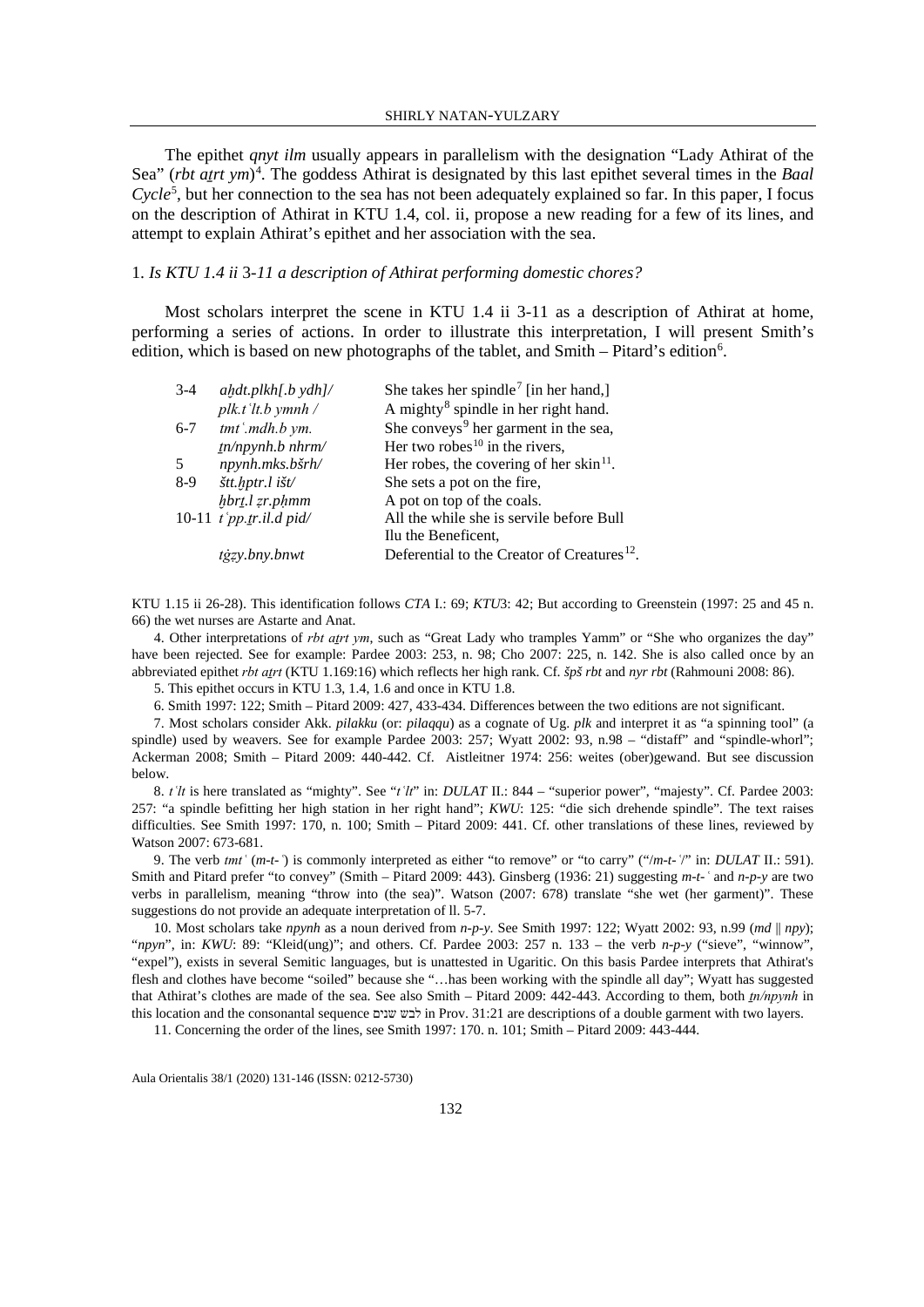Until now scholars have assumed, based on the reading of column ii, that Athirat is a goddess who represents women, women's domestic labor, and the female gender from the point of view of Ugaritic civilization, since according to this passage, she is described as weaving, laundering, cooking, and serving food to Ilu, her consort<sup>[13](#page-2-0)</sup>. This notion derives chiefly from the mention of a kind of garment (*mdh*) that covers her body (*mks.bšrh*), a spindle (*plkh*), and the pot (*ḫptr* and *ḫbrṯ*) that is placed on the charcoal fire (*l išt* and  $l$  *zr.phmm*) – a representation of cooking. But this general frame for understanding ll. 3-11 presents numerous problems, not only because of its incompatibility with the text that follows, but also due to some uncertain or inaccurate word interpretations and some additional evidence. This text needs to be reexamined carefully in the context of KTU 1.4 and in light of the Ugaritic cultural and religious setting<sup>14</sup>.

### 1.1. *The Spinning and Weaving Chore (ll. 3-4)*

Spinning and weaving of cloth and preparation of garments were a typical female occupation<sup>15</sup>, and therefore the spindle (*plk; pilakku*) became a symbol of the female gender in magical and ritual texts, in law codes, in narrative and iconography and even in royal propaganda throughout the historical-geographical region between Canaan and Hatti<sup>[16](#page-2-3)</sup>. The spindle is mentioned in the Bible in David's curse of Joab (2 Sam. 3:29), and it is mentioned again in the poem that extols the "Woman of Valor" (Prv. 31:19; cf. v. 13)<sup>17</sup>. Assuming the same symbolism applies to the scene under discussion, Smith commented: "Perhaps Asherah, as the divine mother, was considered a patron of this women's work"<sup>[18](#page-2-5)</sup>.

Based on the above and taking inspiration from the Ugaritic passage from the *Baal Cycle*, Ackerman attempted to prove that Athirat was the Ugaritic goddess of spinning and weaving[19](#page-2-6). She drew a parallel between Athirat and other goddesses in charge of spinning and weaving in Sumer, Greece, and Egypt. Since the neighboring cultures had goddesses who presided over spinning and weaving, Ackerman argued that there was no reason there should not be a similar Ugaritic goddess. She presented a few textual supports from the Bible; for example, she perceives an echo of Athirat (Asherah) as the goddess of weaving in 2 Kings 23:7: "…at the place where the women wove coverings for Asherah". She also presented several pieces of archeological evidence in support of this thesis. But Ackerman's evidence is circumstantial and subject to interpretation and there is no decisive archeological evidence of a connection between Athirat and the spinning and weaving craft. It should further be emphasized that the Asherah in Canaan may not be identical in character

17. Such use of gender symbols is also evident in Deut. 22:5, 2 Sam 3:29 and Ps 127:4-5.

19. Ackerman 2008.

<span id="page-2-0"></span><sup>12.</sup> Cf. ibid.: 434: "She would exalt Bull Ilu the Beneficent, / Honor the Creator of Creatures". It was suggested that the verses in ll. 8-11 describe Athirat preparing food as a gesture of honor to Ilu, her consort, and as a way to win over his heart by feeding him.

<sup>13.</sup> For Athirat (Asherah) as consort and as a goddess in charge of the household, see Day 1986: 386, 390-394.

<sup>14.</sup> See recently the innovative approach taken by Tugendhaft 2018.

<sup>15.</sup> Baccelli – Bellucci – Vigo 2014: 97-142; Stol 2016: 344-349; Lion – Michel 2016: 1-7.

<span id="page-2-6"></span><span id="page-2-5"></span><span id="page-2-4"></span><span id="page-2-3"></span><span id="page-2-2"></span><span id="page-2-1"></span><sup>16.</sup> Evidence of the practical and literary use of such gender symbols is found in Karatepe, in Hittite ritual texts, in the Homeric epics and in Classical art. See Hoffner 1966; Greenfield 1978: 75; Rova 2008; Baranowski 2018.

<sup>18.</sup> Smith – Pitard 2009: 442.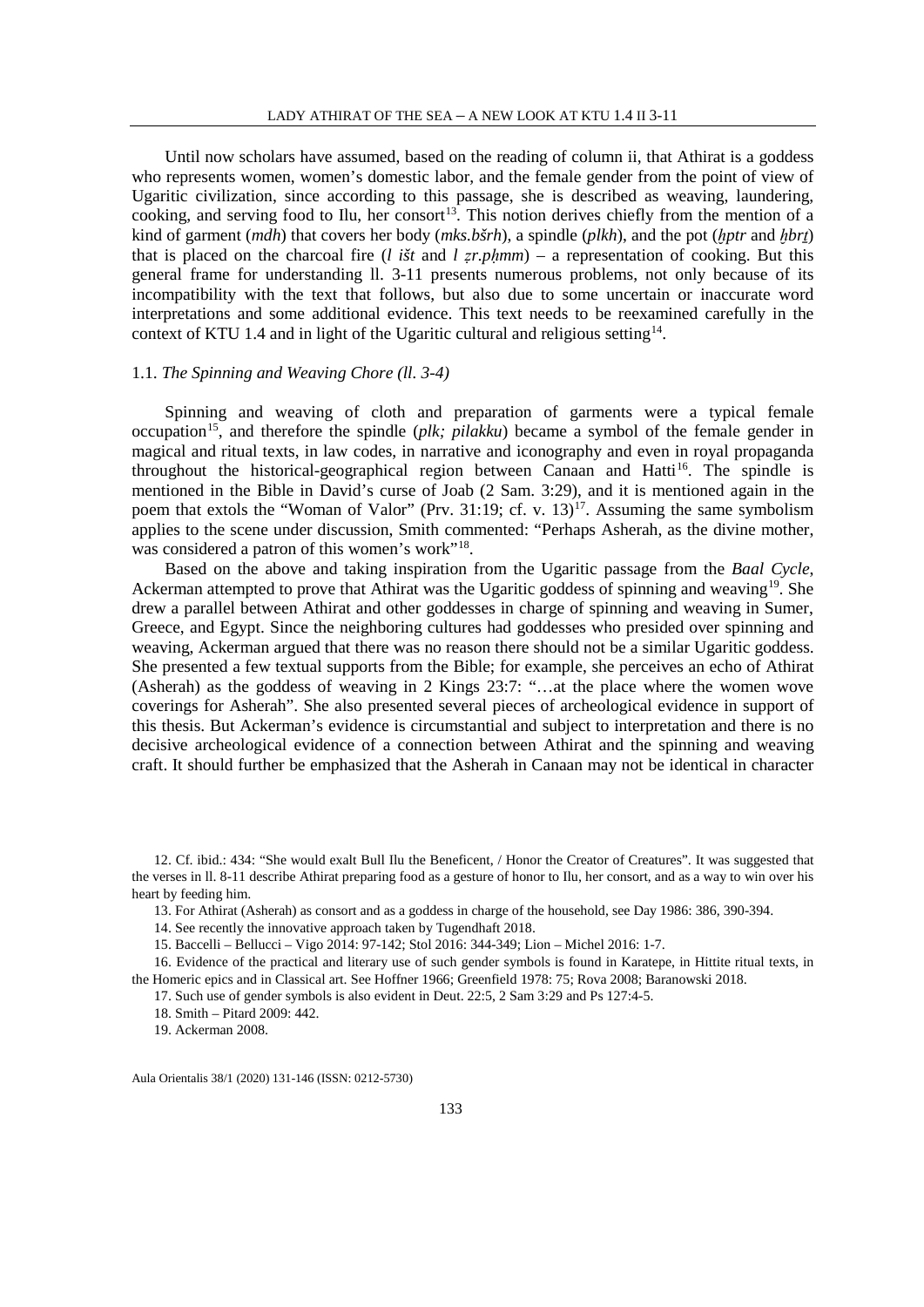to the Ugaritic Athirat, outside of Canaan, and there may be some differences in their respective attributes $^{20}$  $^{20}$  $^{20}$ .

Moreover, closer attention to the way in which KTU 1.4 ii 3-4 describes Athirat as holding her *plk* in her right hand weakens the argument that Athirat is the goddess of spinning and weaving. The spinning tool was usually held in the left hand, and it was thus represented in Ancient Near Eastern  $art^{21}$  $art^{21}$  $art^{21}$ . It therefore seems that the interpretation of the *plk* as a spinning and weaving tool or as a feminine symbol, does not fit the scene depicted in KTU 1.4 ii 3-4. Note that the *Baal Cycle* does not provide any further support for this interpretation of Athirat's character.

### 1.2. *Laundering Garments in the Sea and Rivers (ll. 5 – 7)*

Lines 5-7 have yielded a number of different interpretations because of the difficulties involved in interpreting the words  $tmt$ <sup>c</sup> and  $npynh$ , as well as the syntax of this verse<sup>22</sup>. These difficulties even led Smith to alter the line sequence in his editions so as to enable a reading in which Athirat removes her garments and washes them in the sea and rivers, in accordance with the general assumption that Athirat is engaging in female domestic chores. He writes thus: "The reference to garments in line 5 does not fit with the two preceding lines (2-4) involving the spindle. Rather, it belongs with the reference to garments in lines 6-7, and perhaps it is to be reconstructed after lines  $6-7^{32}$ . He further explains this conjecture: if line 5 is retained in place it might be explained as an unusually long – and thus unacceptable – *casus pendens*. And according to the poetic pattern, line 5 is better viewed as the third line in the tricolon with lines  $6-7<sup>24</sup>$ .

However, the interpretation that would have Athirat launder her garments in salty sea water is peculiar. But Athirat is indeed performing an action which is related to sources of both fresh and salty water. And if so, we may ask – is her activity related to the landscape and geography around Ugarit, and to its culture?<sup>[25](#page-3-5)</sup>

#### 1.3. *Cooking on the Charcoal Fire and Serving Ilu (ll. 8-11)*

At first glance, Athirat seems to be preparing food (ll. 8-9). She sets the pot (*ḫptr* and *ḫbrṯ*) on the fire and coals<sup>[26](#page-3-6)</sup>. This lends itself to the interpretation that in the following lines (ll. 10-11) she is serving the food before Ilu. In accordance with this interpretation, ll. 8-11 depict another domestic

<span id="page-3-0"></span> <sup>20.</sup> See major studies on Athirat (Asherah) in the Bible, Ugaritic texts, other texts, archaeology and iconography: Olyan 1988; Smith 1990: 15-21, 80-114; Wiggins 1991: 383-394; Binger 1997; Merlo 1998; Hadley 2000; Wiggins 2007; Cornelius 2008; Rich 2012; See also recently Eichler 2019.

<span id="page-3-1"></span><sup>21.</sup> Baccelli – Bellucci – Vigo 2014: 114-117. See representation in art in figs. 5.3-5.5 there. Cf. *ANEP* no. 144: Stone relief from Susa picturing a seated lady on a stool holding a spindle in her left hand and wool in the right. (p. 43 and 266).

<sup>22.</sup> For interpretations see note[s 9](#page-1-8) an[d 10](#page-1-9) above.

<sup>23.</sup> Smith – Pitard 2009: 436.

<sup>24.</sup> Ibid., and cf. Smith 1997: 170, n. 101.

<span id="page-3-5"></span><span id="page-3-4"></span><span id="page-3-3"></span><span id="page-3-2"></span><sup>25.</sup> The city of Ugarit is located near the Mediterranean Sea and between two rivers: So, the sea and *nahr Shbayyeb* and *nahr ed-Delbeh* may have played a socioeconomic role in the life of the city of Ugarit - as a source of fish and of fresh water. See Yon 2006: 12 and 23 fig. 13; Calvet 2007: 104, fig. 2. Prof. E. L. Greenstein has related the rivers mentioned in this verse to the "two springs of the rivers" // "streams of the deep" in Ilu's place of dwelling (personal communication). We may also take into account the fact that Yamm is a central deity in Ugaritic Culture.

<span id="page-3-6"></span><sup>26.</sup> For a short discussion of the meaning of *hptr* and *hbrt* with references see Smith – Pitard 2009: 445.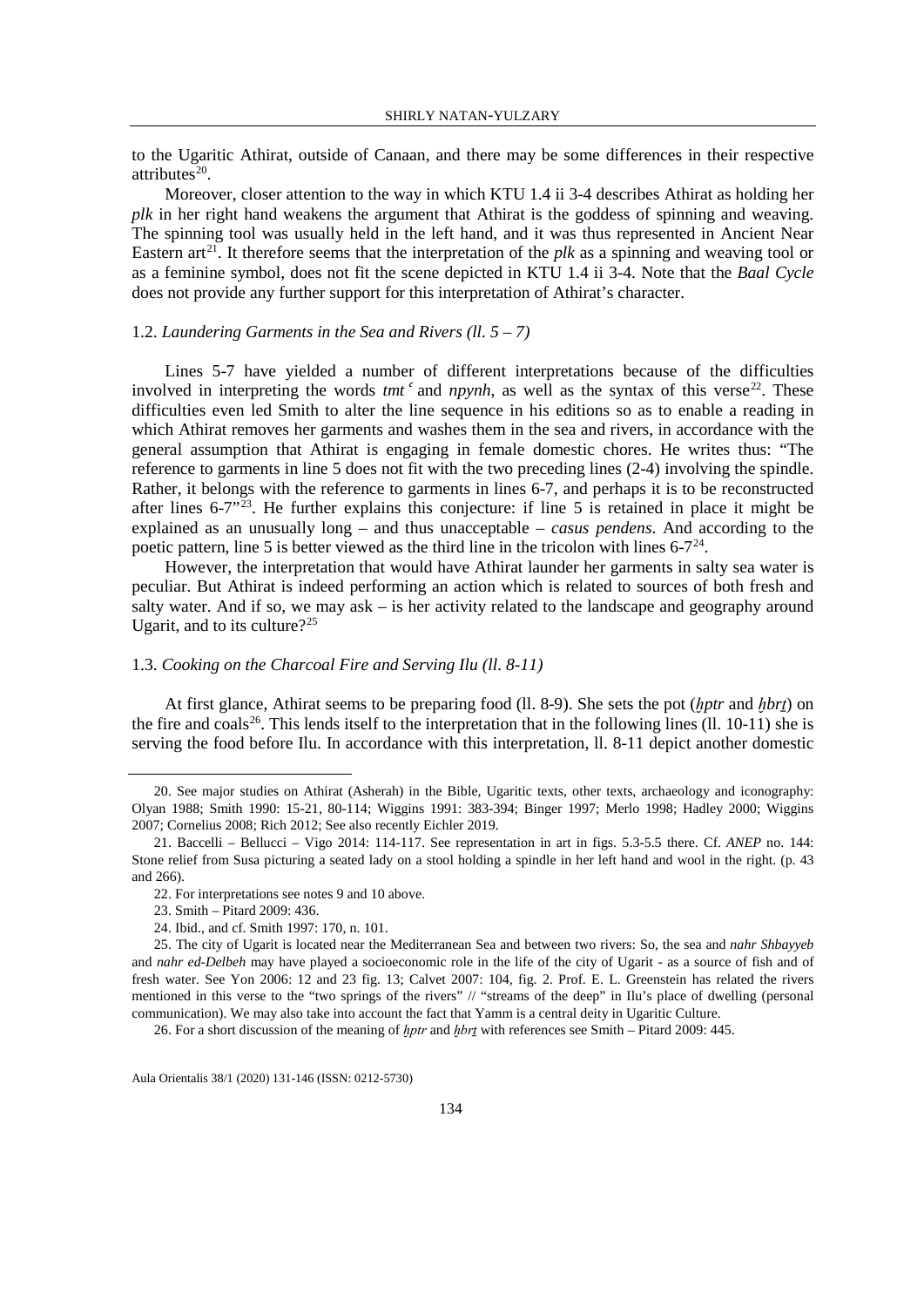chore. But although Athirat may be engaged in food preparation, she does not, at any rate, serve the food in ll. 10-11, where it is clear that Athirat is taking action without Ilu's presence. Athirat arrives at his abode only later, in KTU 1.4 iv 20-30, where Ilu also expresses his gladness at her  $arrival<sup>27</sup>$  $arrival<sup>27</sup>$  $arrival<sup>27</sup>$ .

Lines 8-11 are not a scene of hospitality, since the descriptive vocabulary is unlike that used in the hospitality scenes in *Aqhat* (KTU 1.17 v 16-21) and in *Kirta* (KTU 1.15 iv 4 – v 14; vi 1-5), and does not include lexemes such as *ṭ-b-ḫ* "to slaughter", *ʿ-d-b* "to prepare", *l-ḥ-m* "to dine" (in the Š stem), *š-t-y* "to drink", *š-q-y* "to wine" (in the Š stem), *s-*<sup>ʾ</sup>-*d* "to support", "to comfort", "to welcome" and the like. No eating and drinking are mentioned.

Although the words *tġẓy* and *tʿpp* appear in parallelism, their meaning is unclear; in any case it cannot be "to serve food"[28.](#page-4-1) Consequently, numerous interpretations have been proposed. Both verbs may be connected to gestures made with the eyes (based on Semitic cognates). The sense of the root *ġ-ẓ-y* may be "to lower (the eyes)" or "to shut (the eyes)", when one person is acting in deference to another; and  $t'pp$  (from  $\left(\frac{1}{2}w-p\right)$  may mean "to bat the eye(lids)"<sup>29</sup>. We may prefer the suggested general meaning of *ġ-ẓ-y* "to honor", "to indulge", "to please" (with gifts) or "to satisfy" as fitting the narrative context of cols. i and iii, and interpret  $t'pp$  (derived from  $\dot{\ }$ -*p-p* or  $\dot{\ }$ -*w-p*) according to the parallelism $30$ .

To summarize, we have seen that this characterization of Athirat as a housewife or a representative of women and women's work is alien to the plot and to the narrative sequence and is plagued by several problems. Furthermore, it does not provide us with a suitable explanation for the connection between KTU 1.4 ii and Athirat's epic epithet as *rbt aṯrt ym*. It seems that a new interpretive frame is called for to explain Athirat's actions in col. ii lines 3-11, her connection to the sea and rivers, and her epithet *rbt atrt ym*.

#### 2. *KTU 1.4 ii 3-11 - Athirat as a Prominent Goddess in the Life of Ugaritic Culture*

Recently Ayali-Darshan has proposed an explanation to the epithet *rbt aṯrt ym* in reference to the details of the text: Athirat is a partner to Ilu's coronation of Yamm in KTU 1.1; and in KTU 1.4, col. ii Qudshu-wa-Amaruru is Athirat's fisherman and Athirat is described as engaging in some kind of activity at the seashore. Since the epithet *atrt ym* presents a difficulty (it refers to Yamm, her son, rather than to her father or consort, according to the conventional usage) Ayali-Darshan concluded that the epithet was derived from Astarte (<sup>ʿ</sup>*ṯtrt*) known from the Syrian and Mesopotamian cities, in accordance with the Syrian tradition discovered at Emar, which designates Astarte as Yamm's consort. The Ugaritic author who wished to describe Athirat's particular

<span id="page-4-0"></span> <sup>27.</sup> Pope has argued that at this point Ilu and Athirat's relations had cooled and they have been separated from each other. Pope 1955: 35-42; idem. 1979: 701-708. For the basis of this claim see also CTH 342 in Goetze 1969: 519; Hoffner 1990: 69-70.

<span id="page-4-1"></span><sup>28.</sup> For a summary of previous interpretations of *tʿpp* and *tġẓy* see Smith – Pitard 2009: 408-409 and 446-447; Cf. Pardee 2003: 257, n. 135: "she cleanses herself, then prepares something warm to eat/drink".

<span id="page-4-2"></span><sup>29.</sup> Cf. *ʿpʿph.sp.ṯrml* in KTU 1.14 iii 43 and vi 30 is a representation of feminine beauty, and in Prv. 6:25 the eyelids (Heb. [שפעף]) are used seductively.

<span id="page-4-3"></span><sup>30.</sup> In col. i 20-22 Baʿlu asks Kutharu-wa-Ḫasisu to prepare a gift (*mgn || mġẓ*) for Athirat. Baʿlu will honor her by bringing this gift that will oblige her to exert her influence on Ilu, on Baʿlu's behalf. Compare KTU 1.4 iii 26, 29, 31 and 35. Cf. *KWU*: 18: "umsorgen" (based on Arabic cognate *ʿ-f-f* VI).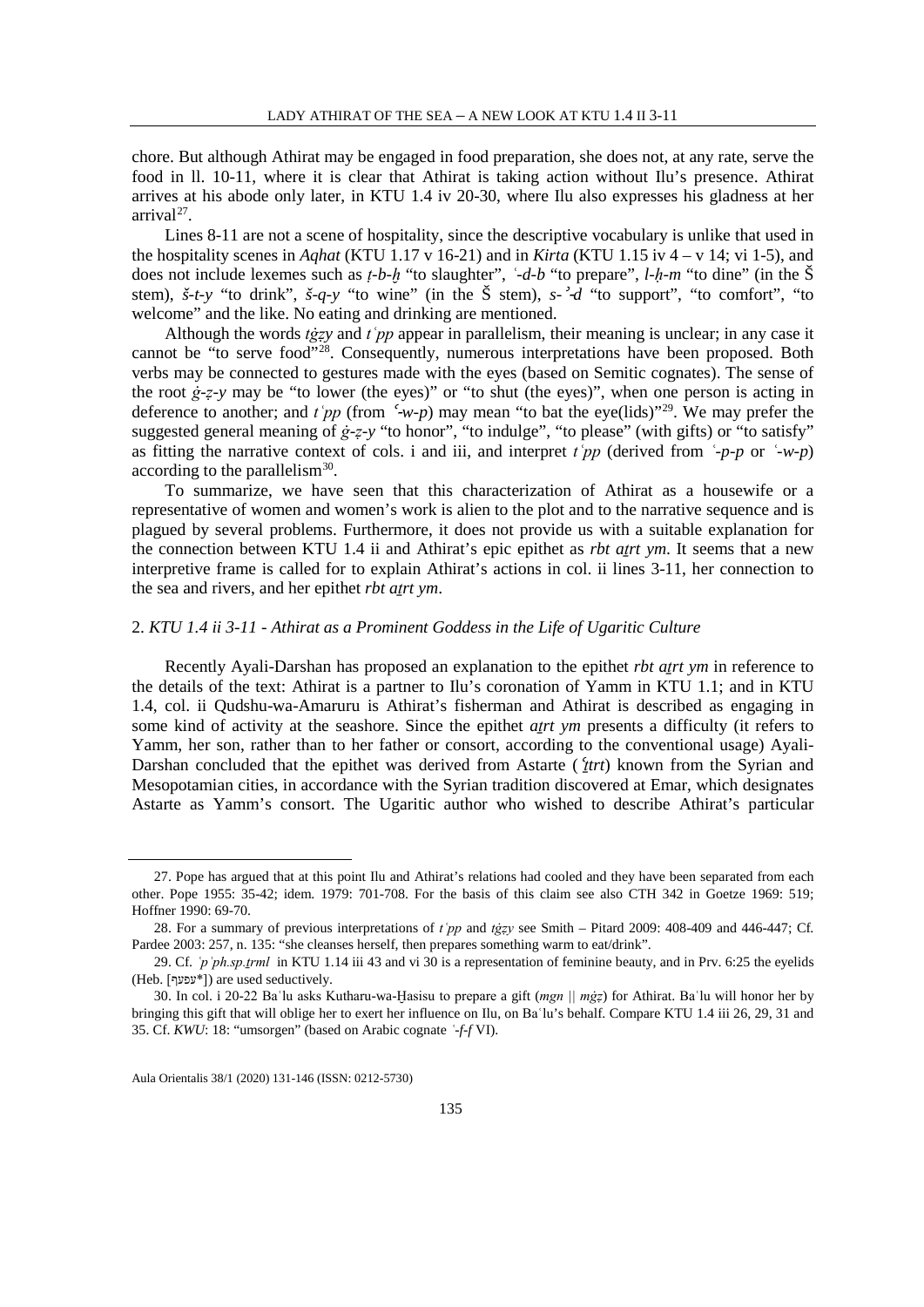connection with the Sea borrowed Astarte's epithet and transferred it to Athirat<sup>[31](#page-5-0)</sup>. However, these explanations that connect Athirat with the Sea are insufficient. Why should Athirat be called "Lady of the Sea" exclusively, if she is involved in the coronation of several deities in addition to Yamm? And Why is Qudshu-wa-Amruru designated "the fisherman of Athirat Lady of the Sea" in particular (and not of other gods or simply on his own)?<sup>[32](#page-5-1)</sup> Compounding these difficulties and similarly unexplained is the connection between the description of Athirat engaging in domestic chores and the following passage, which deals with fishing and with Athirat's fisherman Qudshuwa-Amruru (KTU 1.4 ii 28-36 see text below).

#### 2.1. *Athirat's Garment – Athirat's Net - a New Interpretation (ll. 3-7)*

A closer examination of the Ugaritic word *npyn* undermines its interpretation as "a garment". Etymologically this word may derive from the root *npy* meaning "sieve" or "sifter"*.* The Ugaritic noun *npt* probably derives from the same root<sup>33</sup>. The Akkadian cognate  $nap\hat{u}(m)$  II means "to sieve, sift", and its noun derivation is  $nap\nu\bar{t}u(m)^{34}$  $nap\nu\bar{t}u(m)^{34}$  $nap\nu\bar{t}u(m)^{34}$ .

If the Ugaritic passage is reconsidered while keeping the original line sequence Athirat appears to be described as weaving a fishing net, which also serves as her garment<sup>35</sup>. She weaves it with a  $plk - a$  tool of the fishing craft meaning "rod" or "double pin"<sup>[36](#page-5-5)</sup>. My interpretation retains the text's original order but divides the lines differently, as follows:

| $3-4$   | ahdt.plkh[.b ydh]/             | She takes her double pin [in her hand,]                                     |
|---------|--------------------------------|-----------------------------------------------------------------------------|
|         | $plk.t$ 'lt.b ymnh /           | A mighty hook in her right hand $37$ .                                      |
| $5 - 7$ | $npynh.mks.b\check{s}rh/tmt'.$ | Her nets, the mantle of her flesh <sup>38</sup> , she sheds <sup>39</sup> , |
|         | mdh.b ym.                      | her garment in the sea,                                                     |
|         | $tn/npynh.b\ nhrm/m/$          | Her two nets in the rivers.                                                 |

31. Ayali-Darshan 2016: 107-108.

<span id="page-5-1"></span><span id="page-5-0"></span>32. Athirat is identified with the rivers and the sea mostly in KTU 1.1-1.6. Nonetheless, the scene describing Ilu and his wives in KTU 1.23 occurs at *gp ym* and *gp thm* (seashore and rivers, abysses; line 30). Considering this evidence, Qudshu-wa-Amruru may be called her fisherman.

33. "*npt*" in: *DUALT* 2: 629. For previous interpretations of *npyn* see not[e 10](#page-1-9) above.

34. "*napû(m)* II" in: *CDA*: 240; "*nappû*" and "*nappītu*" in *CAD* N/1 312.

<span id="page-5-4"></span><span id="page-5-3"></span><span id="page-5-2"></span>35. The idea of a net-like garments is not strange. Such dresses made of faience (bead-net dresses) were worn by women in ancient Egypt. See for example nos. 27.1548.1 and 33.1020.1 in the collection of the Museum of Fine Arts, Boston. See also Staehlin 1966: 169. Cf. the Egyptian tale "The Boating Party" from Papyrus Westcar in: Lichtheim 1973 I.: 216-217; for a new translation see "The Marvel which Happened in the Reign of King Snefru" in: Simpson – Ritner 2003: 16-18.

<span id="page-5-5"></span>36. It may be that *plk* is a cognate of Akk. *pallukku* "double pin", "rod", "part of a loom". See "*pallukku*", *CDA*: 262; "*pallukku* A", *CAD* P 69. Mutzafi discusses Neo-Mandaic *pelqɔ* and Literary Mandaic *pilqa* and mentions a Mandaic text (*Draša ḏ-Yahia* ll. 4-7) that clearly deals with fishing yarn and a fishing net. Mutzafi 2014: 82-84. See text in: Lidzbarski 1915: 163; In this context *ʿzlak* (fishing net) and *pilqa* (a kind of tool) are mentioned in proximity. Though Mutzafi still interprets it as "spindle" he writes: "Given the fact that in the Iraqi marshes fishing net cords are made of tightly spun threads, *pilqa* 'spindle' […] in connection to *ʿzla* 'fishing net' makes perfect sense". Mutzafi, ibid. 83. He further comments that JBA *hapax legomenon* פלקא) var. פלכא (could be a spindle equipped with a nail or hook.

37. For ancient fishing methods and gear, see Galili – Zemer – Rosen 2013: 145-166, especially pp. 154 and 163.

<span id="page-5-8"></span><span id="page-5-7"></span><span id="page-5-6"></span>38. The words *mks.bšrh* comes here as an apposition to *npynh.* The rest of the parallelism is built on this apposition. Athirat's garment (*mdh*) is her nets (*npynh*) which cover her body (*mks.bšrh*). Similar chains of appositions are common in BH syntax, e.g. Judg. 19:1.

39. See note 9 above.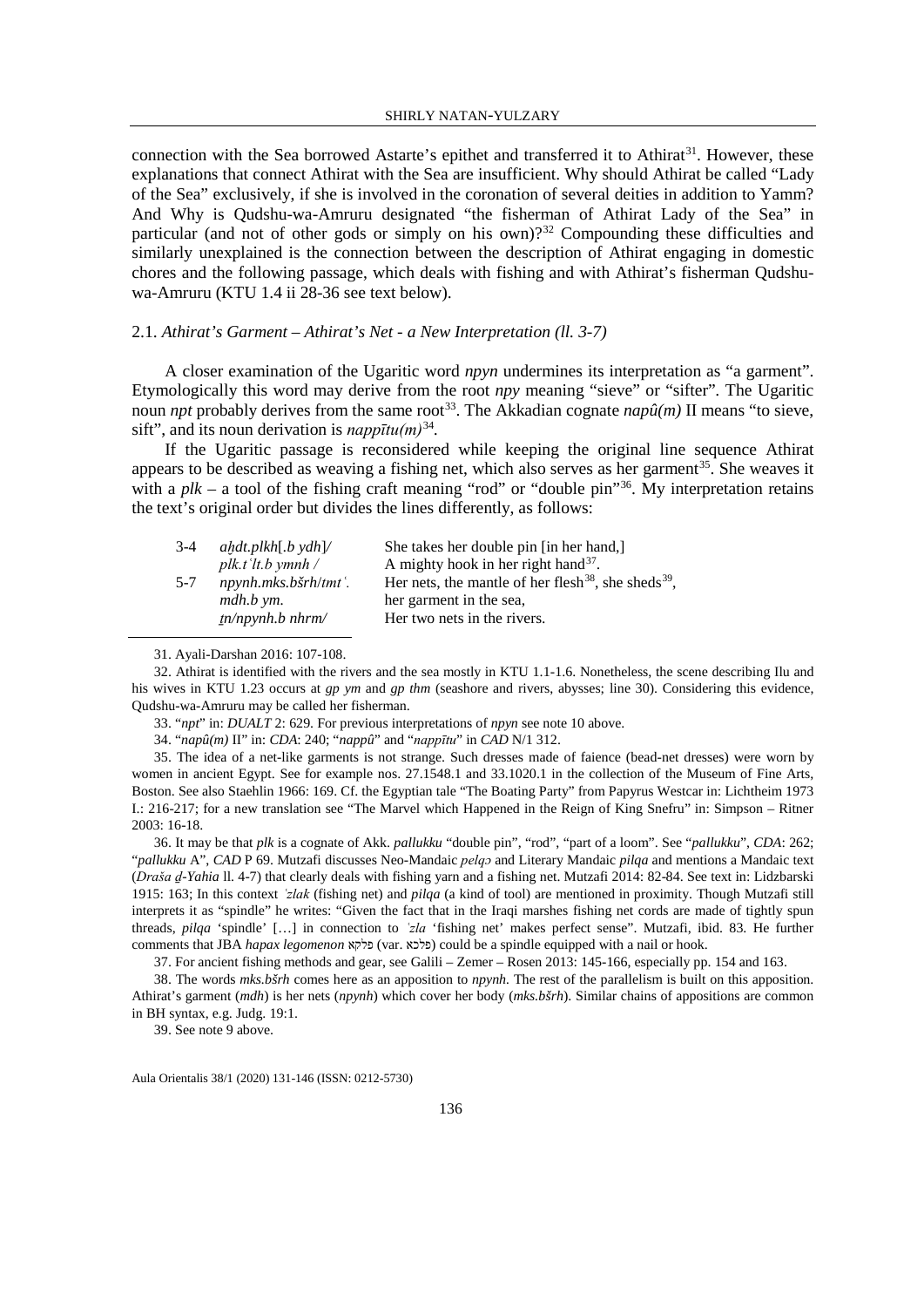According to this proposal, in lines 3-7 Athirat first grasps a tool (*plk*) to expertly weave a net, and the next tricolon refers to a net-like garment that covers her body, which she now conveys into the sea and rivers<sup>40</sup>. According to KTU 1.4 ii 28-36, this should be interpreted as a divine fishing net:

| 28-29 šmh.rbt.at[rt]/ym.                       | Lady Ath[irat] of the Sea rejoices,                   |
|------------------------------------------------|-------------------------------------------------------|
| $gm.l$ glmh. $k$ [tsh]/                        | Aloud to her attendant [she declares] $41$ :          |
| 30-31 $'n.mktr.apt[$ ]/                        | "See the skilled work, also $\dots$ <sup>42</sup> ,   |
| dgy.rbt. atr[t, ym]                            | O Fisher of Lady Athir[at of the Sea] <sup>43</sup> . |
| 32-33 qh.rtt.bdkt[                             | Take a net in your hand <sup>44</sup> ,               |
| $rbt.$ ' $l. ydm$ [                            | A great one <sup>45</sup> in your hands <sup>46</sup> |
| 34-36 <i>b</i> mdd.il. $y[m]$<br>$\frac{1}{2}$ | Into the beloved of Ilu, Se[a, ]                      |
| $b$ ym.il.d[<br>$\frac{1}{2}$                  | Into the great sea [<br>$1^{47}$                      |
| $[n]/hr$ .il.y                                 | To the great [ri]ver, Se[a,                           |

The title of Athirat's servant "Fisherman of the Lady Athirat of the Sea" (*dgy.rbt.aṯrt.ym*) appears to reflect her nature, as also suggested by her repeated appellation, "Lady Athirat of the  $S<sub>ea</sub>$ <sup>3[48](#page-6-8)</sup>

Both passages, which are relatively close together (col. ii), mention the sea and river and speak of casting some sort of object into them (in the second passage *ym* is both a body of water and a divine figure – Yamm). In the first passage *npynh* is Athirat's special garment, perhaps resembling a net, while her *rṯt* (net; line 32 above) is an actual fishing net. This new interpretation merits a reconsideration of Athirat's description. Along with a review of other texts and additional

<span id="page-6-0"></span> <sup>40.</sup> Compare Ginsberg's translation of ll. 5-7: "Its skin (of some beast or fish), the covering of its flesh. / She flings its vestment into the sea, / Both its skins into the deeps." Ginsberg 1969: 132. Interestingly, in Iraqi Arab. *nafnūf* means "a woman's dress" (See نفنوف under "نفنف *nafnaf*" in: *DMWA*: 988a).

<span id="page-6-1"></span><sup>41.</sup> "Her attendant" (in the singular; Cho 2007: 222-223) is "The fisherman of Athirat", that is: Qudshu-wa-Amaruru. See KTU 1.3 vi 9-11; KTU 1.4 iv 3-4.

<span id="page-6-2"></span><sup>42.</sup> According to Cho (2007: 224-226), Qudshu-wa-Amruru has a military character (using the net to catch his enemies). Against this, we should consider ll. 34-36: Qudshu-wa-Amruru is ordered by Athirat to throw this net into the sea as a *dgy* (fisherman). Rahmouni (2008: 152) regard him as an expert seafarer and follows *KTU*'s reconstruction *'n.mktr.'pq[ ym]* ("Look, O expert in the depths [of the sea(?)]"). For a summary of other reconstructions and interpretations of this line see ibid. note 1.

<sup>43.</sup> Cf. Del Olmo Lete and Sanmartín who translate *dgy rbt aṯrt ym* as "tritons of DN" ("*dgy*" in: *DULAT* I.: 266).

<sup>44.</sup> *KTU*3: *bdk.t/q*[ ].

<span id="page-6-5"></span><span id="page-6-4"></span><span id="page-6-3"></span><sup>45.</sup> Watson (2001, 2018) has suggested that here, according to the parallelism, Ug. *rbt* means "net", "seine, trawl" and is a cognate of Akk. *rubbû* "to submerge, put under water", of Tigrina *räbäbä* "(to) plait, catch fish with a net", and of Geʿez *marbabt*, *marbǝbt* "net, fisherman's net, trap, snare" (from *rbb* I). He further notes the phrase *rababa marbabta* in Geʿez, meaning "(to) cast a net" (Watson 2018).

<span id="page-6-6"></span><sup>46.</sup> Might this great net be a seine net? For a short summary concerning fishing nets, see Brewer – Friedman 1989. Fishing with large seine nets is a common theme in Egyptian art. The seine net hangs vertically in the water, held by floats at the upper edge and sinkers at the lower (see *ANEP*, no. 112-113); Brewer – Friedman 1989: 38-46.

<span id="page-6-7"></span><sup>47.</sup> It seems better to understand *ym.il* in this line as a superlative relating to the sea. Cf. *ġl il* (KTU 1.17 vi 23), *ḥkpt*  more (Ps 36:7) Ps (14:15 בהרי־אל (14:15 Sam 14:15) (וַתְּהֵי לְחַרְדָּת אֲלֹהָים (15 Sam 14:15) (Aklh. instances.

<span id="page-6-8"></span><sup>48.</sup> Cf. the epithet of Qudshu-wa-Amaruru to Akk. *bāʾiru* ("fisherman"). This is an epithet of the god Papulegarra. "*bāʾiru*", in: *CAD* B 32, meaning: 1 a 2'. Cf. also in a Neo-Babylonian cultic text – "fishermen of the Mistress of Uruk" who were supposed to catch fish for the regular offerings of the deity. See *CAD* B 31, meaning, 1a 1'b'.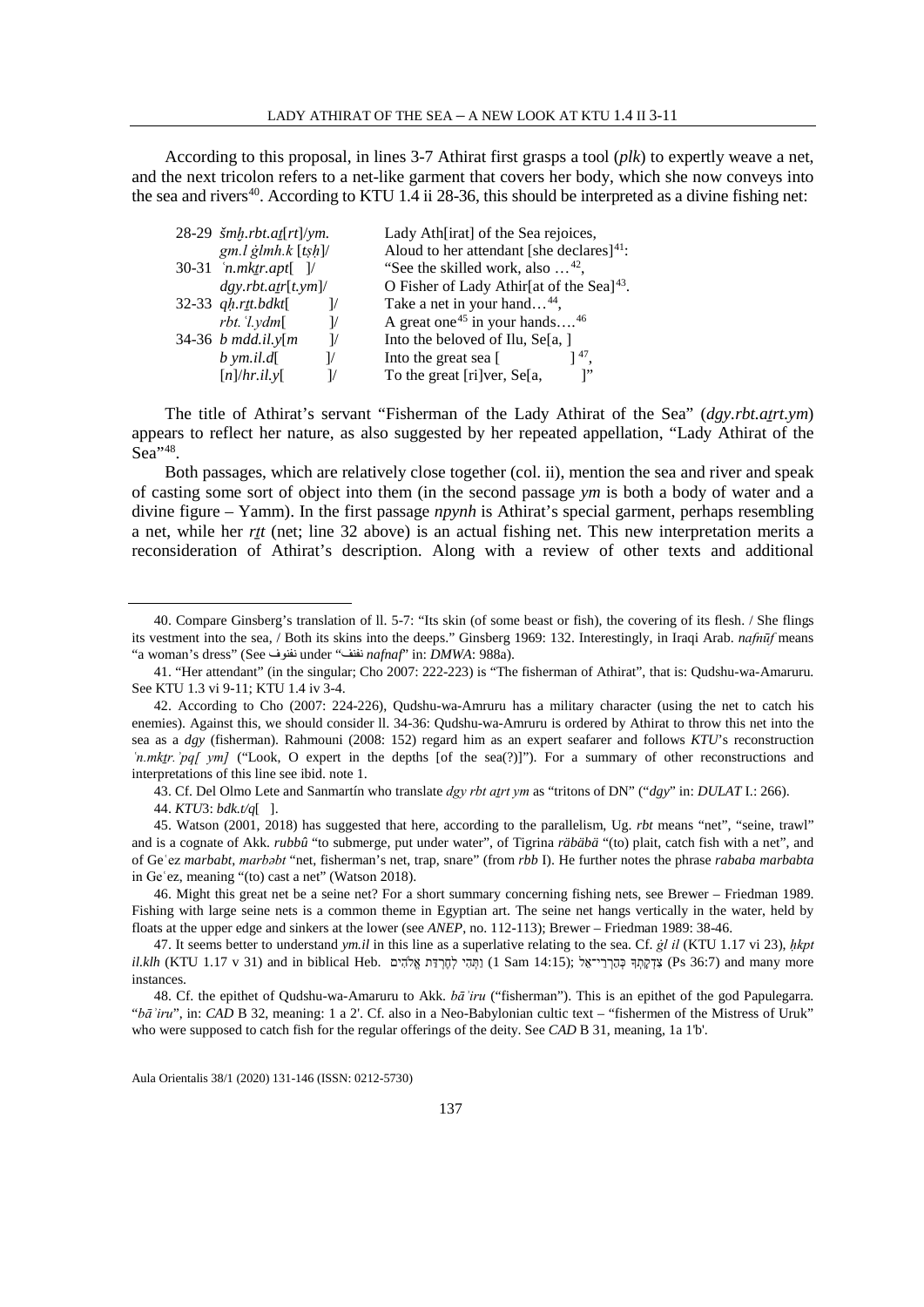evidence, it could help explain Athirat's connection to the sea and to fishing, and also illuminate her epithet – "Lady Athirat of the Sea"<sup>[49](#page-7-0)</sup>.

# 2.2. *Ilu and Athirat as Prominent Gods Caring for the Welfare and Prosperity of the City and its Inhabitants (ll. 8-11)*

As noted above, ll. 8-11 do not describe a hospitality scene. These lines are better understood as a description of Athirat in her role as a consort, constantly tending to Ilu's nourishment and enjoyment. In light of the above-suggested meaning of  $t'pp$  and  $tgz$ , lines 10-11 should be interpreted as follows: "She indulges Bull Ilu the Beneficent consistently, // Always satisfies the Creator of Creatures". Although ll. 8-11 may in fact describe the preparation of food over coals, this is not a description of a specific action or moment. Both verbs are in the D-stem and may express a factitive action or habitual situation<sup>50</sup>. Lines 8-11 may be regarded as a timeless symbolic scene embodying the concept of the supreme divine couple as nurturing and nourishing the city and its inhabitants. Ilu and Athirat are both associated with sources of fresh and salt water, they are both responsible for fecundity and the economic wellbeing of Ugarit – for the birth of gods and men, for feasts and the procurement of food<sup>51</sup>, and it is not unlikely that this divine scene is describing the goddess' active engagement in the welfare and prosperity of Ugarit (cf. also Ilu's concern in KTU 1.5 vi  $22-25$ <sup>52</sup>. The coals and the preparation of food on coals may represent the parity relations of Ilu and Athirat<sup>53</sup>. In "The Birth of the Goodly Gods" (KTU 1.23) the relations between Ilu (the male character) and Ilu's wives or daughters (the female characters) are associated with the roasting of a bird (a catch) on coals (ll.  $37-52$ )<sup>54</sup>. Thus, the intention behind KTU 1.4 ii 8-9, which describes the roasting or cooking of the catch on the coals and fire, is to depict the connection between Athirat and Ilu, as the divine couple responsible for the sources of food (other than agriculture), fertility, abundance and commerce in Ugarit.

<span id="page-7-0"></span> <sup>49.</sup> Cf. Nanše's epithet in a Sumerian poem entitled "The Home of the Fish". The text most probably was recited by fishermen as they placed traps or nets for fish and was addressed to the fish. Towards the end of the poem the text reads: "The queen of the fishermen, [Nanše], will rejoice with you" (lines 152-153). For text and translation See Civil 1961: 165, 175; Thomsen (1975: 200) has concluded that Nanše "is the protector and helper of fishermen, or maybe a fisherman herself".

<sup>50.</sup> Sivan 1997: 109.

<span id="page-7-2"></span><span id="page-7-1"></span><sup>51.</sup> Cf. the fertility god Wadj Wer in ancient Egypt. He is associated both with procreation and prosperity. In iconography his body is covered by water signs, which symbolizes the rich fishing in the Delta lakes. See Hart 2005: 162. 52. Votive fishing tackles found in Ugarit represent the sea's fertility. Frost 1991: 346.

<span id="page-7-4"></span><span id="page-7-3"></span><sup>53.</sup> *pḥmm* in the plural appears only in KTU 1.23 and in Athirat's description in KTU 1.4 ii 9. *pḥm* in the singular is mentioned also as a material in administrative documents, letters and legal texts. In myth it appears in KTU 1.172.

<span id="page-7-5"></span><sup>54.</sup> KTU 1.23 has two sections. The first (ll. 1-29) is liturgical. The second (ll. 30-76) is a myth, where Ilu and a pair of maidens take part in sexual activity, the maidens become Ilu's wives, and the outcome is the birth of Dawn and Dusk. For a history of interpretations and bibliography about the text, see Smith 2006: 8-19. Wyatt has already proposed a connection between the lines concerning Ilu and Athirat in KTU 1.4 ii 8-11 and the myth and ritual of KTU 1.23 which relates to questions of existence – birth, hunting, agriculture, and cosmic powers. Wyatt 2002: 93, n.109.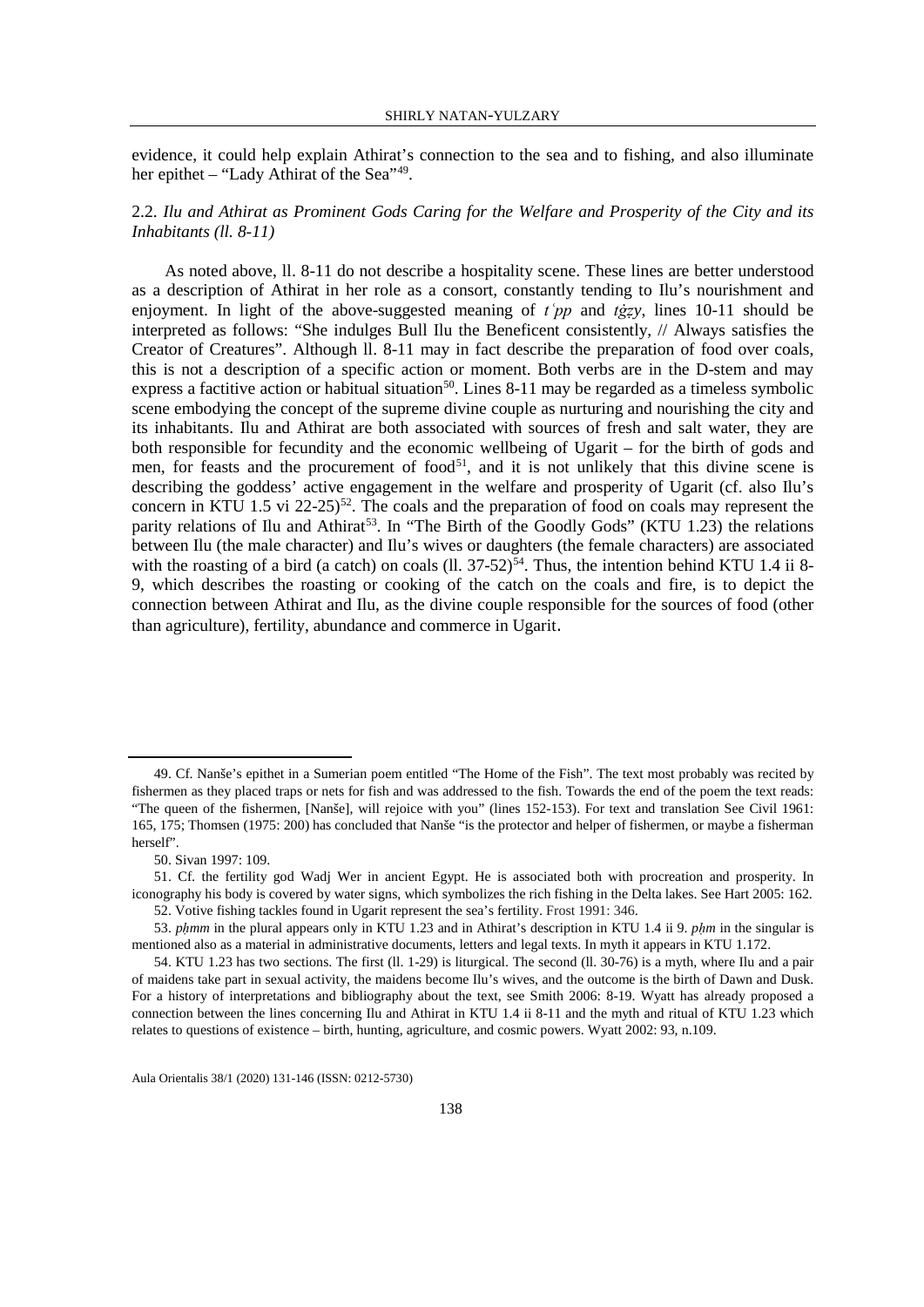#### 2.3. *Additional Supporting Evidence*

It must be kept in mind that Ugarit is a coastal city, in which fishing<sup>[55](#page-8-0)</sup> and seafaring activities in the city and in its two harbors more likely than not fulfilled an important economic role for its inhabitants<sup>56</sup>. Most goods reached Ugarit through its harbors, Minet el-Beida and Ras Ibn Hani<sup>57</sup>. The many anchors found in the excavations of the tell provide evidence of marine activity and of the special religious practices of seafarers in Ugarit<sup>[58](#page-8-3)</sup>.

Temples dedicated to Athirat also existed on coastal towns, as attested by the text of *Kirta*  $(KTU)$  1.14 iv 34-36, 38-39).<sup>[59](#page-8-4)</sup> Athirat is designated as "Athirat of Tyre" and "The Goddess of Sidonites" (*atrt srm* and *ilt sdnm*; KTU 1.14 iv 35-36, 39). The inhabitants of these coastal cities were seafarers. Does Athirat's epithet *ilt sdnm* allude to her connection to fishing and seafaring<sup>[60](#page-8-5)</sup>? The name of the city Sidon (צידון) and the name of the god Sid, who was worshiped in Mediterranean coastal locations, is related to the verb *sd* (Heb. צוד), used to denote both "hunting" and "fishing" (See Mi 7:2; Eccl. 9:12)<sup>61</sup>. It seems possible that Ug. *șd* in KTU 1.23 16, 67-68; KTU 1.114:23 (cf. KTU 1.22 i 10-11; KTU 1.92:2) means both "hunting" and "fishing", as in Hebrew. Various Ugaritic texts describe Athirat engaged in hunting activities<sup>62</sup>. These depictions of Athirat as a huntress is perfectly consonant with her description as a goddess using a double pin to prepare a special net, which she trawls into the sea and rivers to bring up the catch, and also with the

<span id="page-8-3"></span><span id="page-8-2"></span>58. See Schaeffer 1978a: 371-381; Frost 1991: 355-410, see especially the plan showing the distribution of anchors on the tell (ibid. 395, Pl. I-a). See also Brody 1989: 46-49. Cf. Rich 2012.

59. See also Rich 2012: 29.

<span id="page-8-5"></span><span id="page-8-4"></span>60. The notion of Athirat as a patron goddess of fishing and seafaring is not new: Brody 1989: 18-19, 29-30, 97-98. Brody and Rich mention some iconographic evidence attesting to the role of Athirat as the guardian of ships and sailors (Brody 1989: 129, 131-132, fig. 1-3, 8 and especially fig. 10; Rich 2012: 22-25 and fig. 1). Rich also suggests that ship's masts represented the goddess Asherah metaphorically, thus enabling sailors to better control the natural elements at sea. If we accept this suggestion, it provides another apt explanation for Athirat's epithet "Lady Ahirat of the Sea" or even for the less literal translation of her epithet "Lady Athirat who treads on the sea" and it may also be related to the wooden Asherah poles mentioned in the Bible (e.g. Dt. 12:3; 16:21 and Jud. 6:25-26). But her argument is circumstantial. There is no epigraphic evidence to substantiate this idea.

<span id="page-8-6"></span>61. Van der Toorn 1999: 777. The city of Sidon was named after one of its major sources of income: fishing. Sidon is known as a center of trade and maritime supremacy (ibid. 778; Is 23:2-8; Ez 27:8 ff.). Athirat as the goddess of the Sidonites was probably also important in some way related to commerce and fishing, although there is no evidence connecting her to the god Ṣid. Compare Poseidon who was associated with mercantile gain, harbor works and success in fishing. He is also the god of fresh waters and springs and perhaps fertility. One passage in the *Sibylline Oracles* (5:157) draws on the institution of propitiatory sacrifice to Poseidon before a sea-journey, to avoid a storm. See Gordon 1999: 660-662.

<span id="page-8-7"></span>62. Smith 2006: 58-60 and passim.

<span id="page-8-0"></span> <sup>55.</sup> There is little evidence of fish offerings in RS 24.250+259: 21-22 *wk/l.šbšlt.dg.gnh* (for text, translation and notes see Schaeffer 1978b: 26-30; Pardee 2002: 53-56. The divine benefactor remains unknown. For a general overview of fishing in the Ancient Near East – fishing techniques and equipment, preparation and consumption of fish, written sources on the organization of fishing, fish offerings, and on the problem of the archaeological record concerning fish remains, nets and fish-traps, see D.T. Potts 2012: 220-235.

<span id="page-8-1"></span><sup>56.</sup> See Brody 1989: 46. Evidence of marine activity is described in Hoftijzer – van Soldt 1998: 333-344. The city's central status and importance in international trade are attested by the wide range of Carmine vessels from Sicily, northern Syria, Canaan and inland Syria (Yon 2006: 16; Calvet 2007: 103. Also, various scripts and languages found in Ugarit tell the story of its cosmopolitan character.

<sup>57.</sup> Zeynep-Oruç 2013: 63-69 and fig. 31 in p. 139.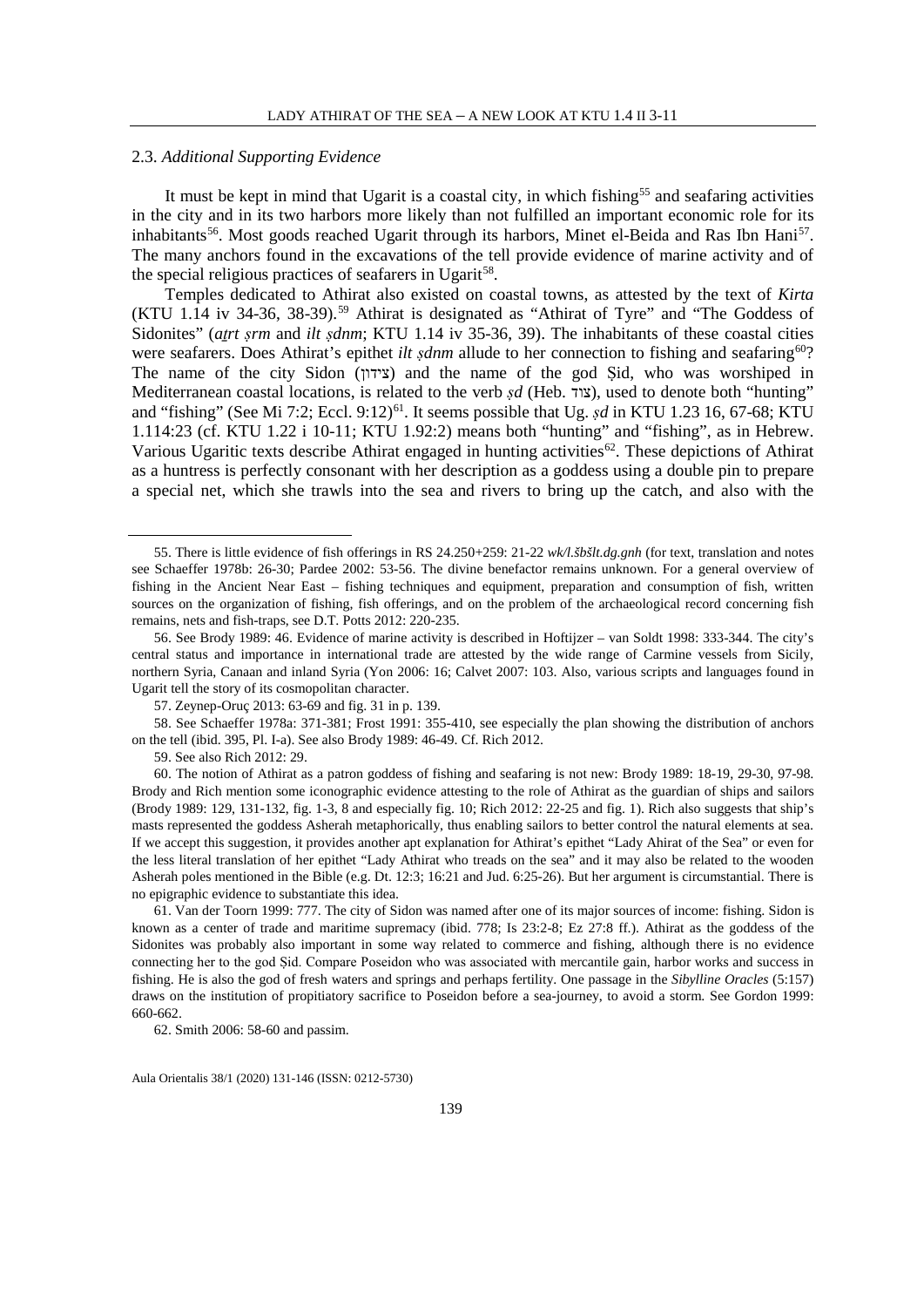connection between Qudshu-wa-Amruru to Athirat. Moreover, Athirat's celestial associations made her important for the steering of vessels and maritime navigation $63$ .

My argument that Athirat is strongly associated with the sea and that she is the goddess of fishing and patron of seafarers receives further support in view of attributes of central goddesses in the same historical-geographical zone: Tinnit, Atargatis, Artemis<sup>64</sup>, as well as Aphrodite (who also are related to the sea and perhaps also to hunting and fishing)<sup>[65](#page-9-2)</sup>. At any rate, the suggestion that Athirat is a sea goddess who wields a net, and that she is associated with fishing is strongly supported and can be confidently accepted<sup>66</sup>.

### 3. *Conclusion – Athirat's Epithet* rbt aṯrt ym *and the Meaning of KTU 1.4 ii 3-11*

Athirat's epithet *rbt atrt ym* which is regularly repeated in the *Baal Cycle* provides an important support to the claim that she is a goddess of the sea, seafaring, fishing and fishermen. The messenger god Qudshu-wa-Amruru is designated in her own words as "Athirat's fisherman" (cf. in the message of Baʿlu to Kutharu-wa-Ḫasisu in KTU 1.3 vi 9-11). She hands him a huge net and commands him to cast it into the sea. Furthermore, according to the Epic of *Kirta*, the coastal cities of Tyre and Sidon had temples dedicated to Athirat. Fishing was undoubtedly a matter of importance in a coastal city such as Ugarit and it is more than probable that its life was bound up with fishing and maritime trade. Athirat was also important for seafarers navigating at sea.

The stereotypical description of Athirat as a housewife performing feminine chores should be rejected. It is clear that the meaning of the word *npyn* – "sieve" or "sifter" – cannot be reconciled with this interpretation. Similarly, there is no justification for altering the sequence of the text. Rather, the text's original sequence may be retained while introducing a new verse division. It should also be considered that Athirat's *plk* may be an object that signifies a tool belonging to the fisherman's craft – the weaving of fishing nets, and hence that it too signifies one of her divine domains. The interpretation that Athirat's depicted actions are related to fishing and nourishment of the coastal city of Ugarit is surely plausible.

Thus, according to our text, Athirat is weaving a net with a special tool; this great net is actually her garment. Athirat trawled her net-like garment (perhaps a double garment) through the rivers and the sea, both of which are fishing sites, to raise fish in her net. Just as Athirat is called *rbt* – meaning "Great (Lady)" – her net, probably the same net that she hands to her fisherman Qudshu-wa-Amruru – is described by the same word (KTU 1.4, ii, 33, here used as an adjective "great"). This net is described as special – vast and expertly made (col. ii line 30-33). In other

 <sup>63.</sup> Brody 1989: 26-30; Rich 2012: 21-23.

<span id="page-9-1"></span><span id="page-9-0"></span><sup>64.</sup> Cf. the painting on a Boetian pithos-amphora from Thebes, 680-670 BC. The painting describes Artemis with animals and a large fish in front of her dress. National Archaeological Museum Athens. See image in Radcliffe 1921: 127.

<span id="page-9-2"></span><sup>65.</sup> Dolphins and fish are portrayed on Punic funeral stelae as Tinnit's symbol. Aphrodite was a patron goddess of seafaring, and she received sacrifices and votive gifts from sailors and fishermen. Atargatis had life-giving and fertility aspects. A large pond with fish was part of her sanctuary at Hierapolis and other places; Artemis as goddess of fishing was worshiped in Arkadia. See Radcliffe 1921: 126; Graf 1999: 60; Drijvers 1999: 115; Brody 1989: 30-33 and 133-134 fig. 12, 14-15. See also Wachsmann 1998: 206-208.

<span id="page-9-3"></span><sup>66.</sup> The idea of a goddess equipped with a divine net which she throws into the sea is also known in Nordic mythology. The sea goddess Rán had an enormous net, with which she hunts men who go to sea. See Lindow 2002: 258. The use of hunting or fishing net imagery in the Bible and the Ancient Near East to describe divine action is common (Hab 1:14-17; Ez 12:12-13; 17: 20; 32: 3; Lam 1:13 and passim); Cp. *ANEP* nos. 298 and 307: 94 and 98; Goldstein 2005: 483-510; For a recent and thorough study of this theme see Yoder 2016.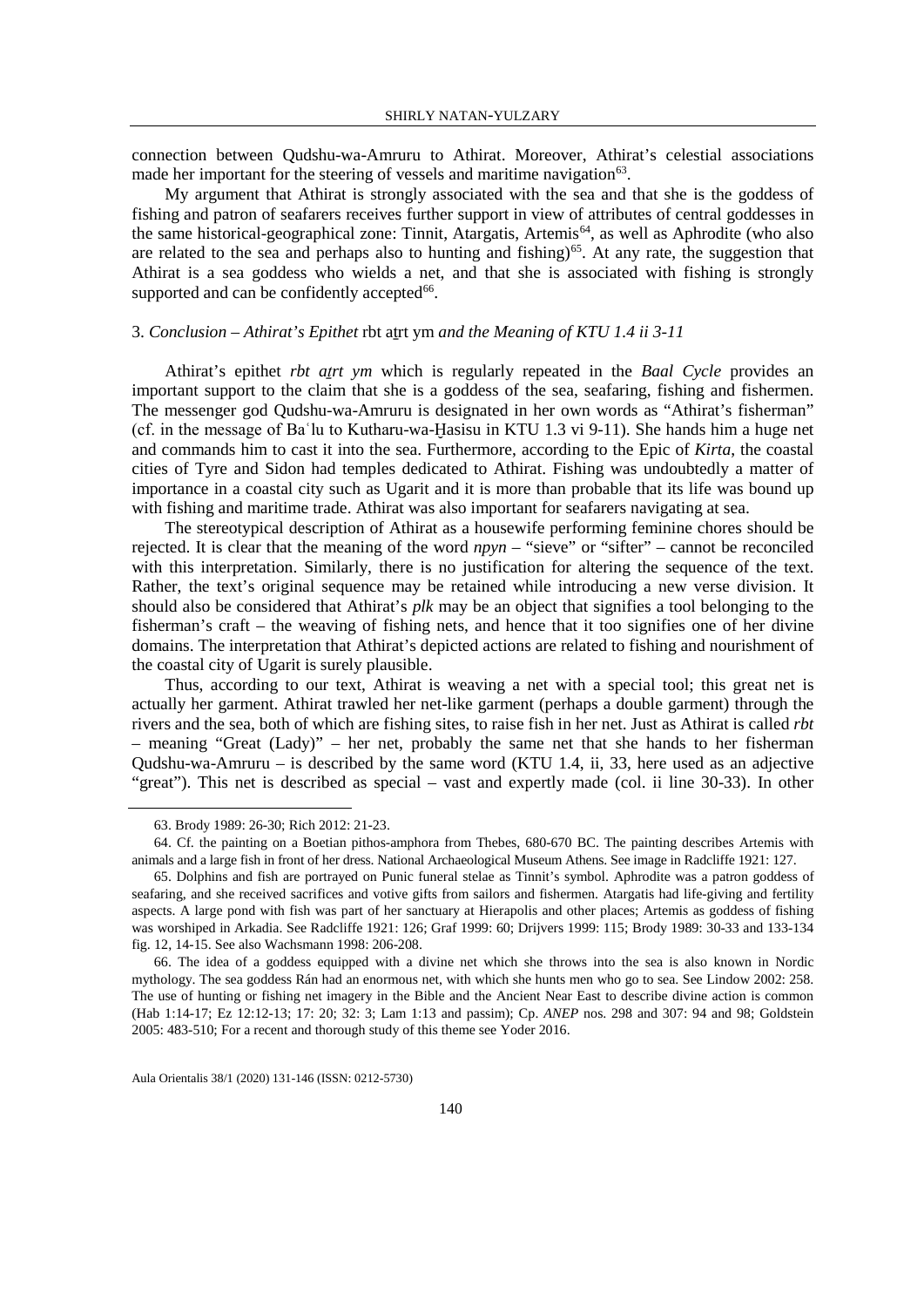words, it is divine, and like other divine objects that are described in The *Baal Cycle* – it is great in size or excellent<sup>[67](#page-10-0)</sup>. One can speculate that Athirat is responsible for the success of the fishermen's labors thanks to the net that was expertly woven. Therefore, the section in KTU 1.4 ii should be regarded as mythological in character. This reading provides a notably preferable solution to the difficulties presented by previous interpretations that would have Athirat launder her garment in salty sea water.

After Athirat drags her garment through the sea and the rivers like a sieve, the poet passes over the description of the catch being pulled out of the water and shifts directly to the moment at which the fish is roasted on coals; finally, he depicts an emblematic situation (rather than a banquet scene) in which Athirat satisfies Ilu. Athirat constantly nourishes and tends to Ilu the Beneficient, and the Creator of Creatures, presumably by roasting the catch on coals. She and Ilu are the supreme divine couple of Ugarit who look after the city and its inhabitants. In other words, this scene represents her symbolic role as the goddess who provisions the city.

Lastly, it is only to be expected that Athirat represented several aspects in the city's life.<sup>[68](#page-10-1)</sup> She may represent women and their domestic labor; she is undoubtedly Ilu's consort, ruling alongside him as queen; and she is a partner in creating the gods. She should then be attributed another prominent aspect that concerns the city's socioeconomic life – a maritime aspect. This aspect elucidates both the narrative and her epithet *rbt aṯrt ym* – an epithet that should properly be translated as "The Great Lady, Athirat of the Sea" – goddess of fishermen and seafarers.

#### 4. *Bibliography*

- Ackerman, S. 2008. "Asherah, The West Semitic Goddess of Spinning and Weaving?," *Journal of Near Eastern Studies* 67/1, 1-30.
- Aistleitner, J. 1974. *Wörterbuch der Ugaritischen Sprache.* 4th edition. Philologisch-Historische Klasse 106/3. Berlin: Akademie-Verlag.
- Ayali-Darshan, N. 2016. *Treading on the Back of Sea: The Combat between the Storm-god and the Sea in Ancient Near Eastern Literarure*. Biblical Encyclopedia Library 33. Jerusalem: The Bialik Institute (Hebrew).
- Baccelli, G., B. Bellucci and M. Vigo. 2014. "Elements for a Comparative Study of Textile Production and Use in Hittite Anatolia and in Neighboring Areas." Pp. 97-142 in: M. Harlow, C. Michel and M. L. Nosch (eds.) *Prehistoric, Ancient Near Eastern and Aegean Textiles and dress: An Interdisciplinary Anthology.* Ancient Textiles Series 18. Oxford: Oxbow Books.
- Baranowski, K. J. 2018. "The Woman with Spindles in the Luwian-Phoenician Inscriptions from Karatepe," *Folia Orientalia* 55, 11-19.
- Binger, T. 1997. *Asherah: Goddesses in Ugarit, Israel and the Old Testament*. Journal for the Study of the Old Testament Supplement Series 232. Sheffield: Sheffield Academic Press.
- Black, J. et al. (eds.) 2000. *A Concise Dictionary of Akkadian.* Santag 5. 2nd Corrected printing. Wiesbaden: Harrassowitz.

<span id="page-10-0"></span> <sup>67.</sup> <sup>C</sup>f. in Baʿlu's victory feast (KTU 1.3 i 2-28) a goblet of wine is described as a large vessel "great to behold" (*ʿẓm.ri*; line 12). The description of the cup's size extends over four bicolons (KTU 1.3 i 8-17). Kutharu-wa-Ḫasisu fashions a spectacular throne for Athirat, as well as a marvelous table replete with "figures of beasts of the earth's foundations" and a gigantic bowl covered with myriads of flocks and beasts (KTU 1.4 i 23-43). Baʿlu's throne is also of stupendous size, since Attar's feet do not reach the footstool and his head does not reach the throne's top (KTU 1.6 i 56-65).

<span id="page-10-1"></span><sup>68.</sup> Cf. Brody 1989: 98; Rich 2012: 21.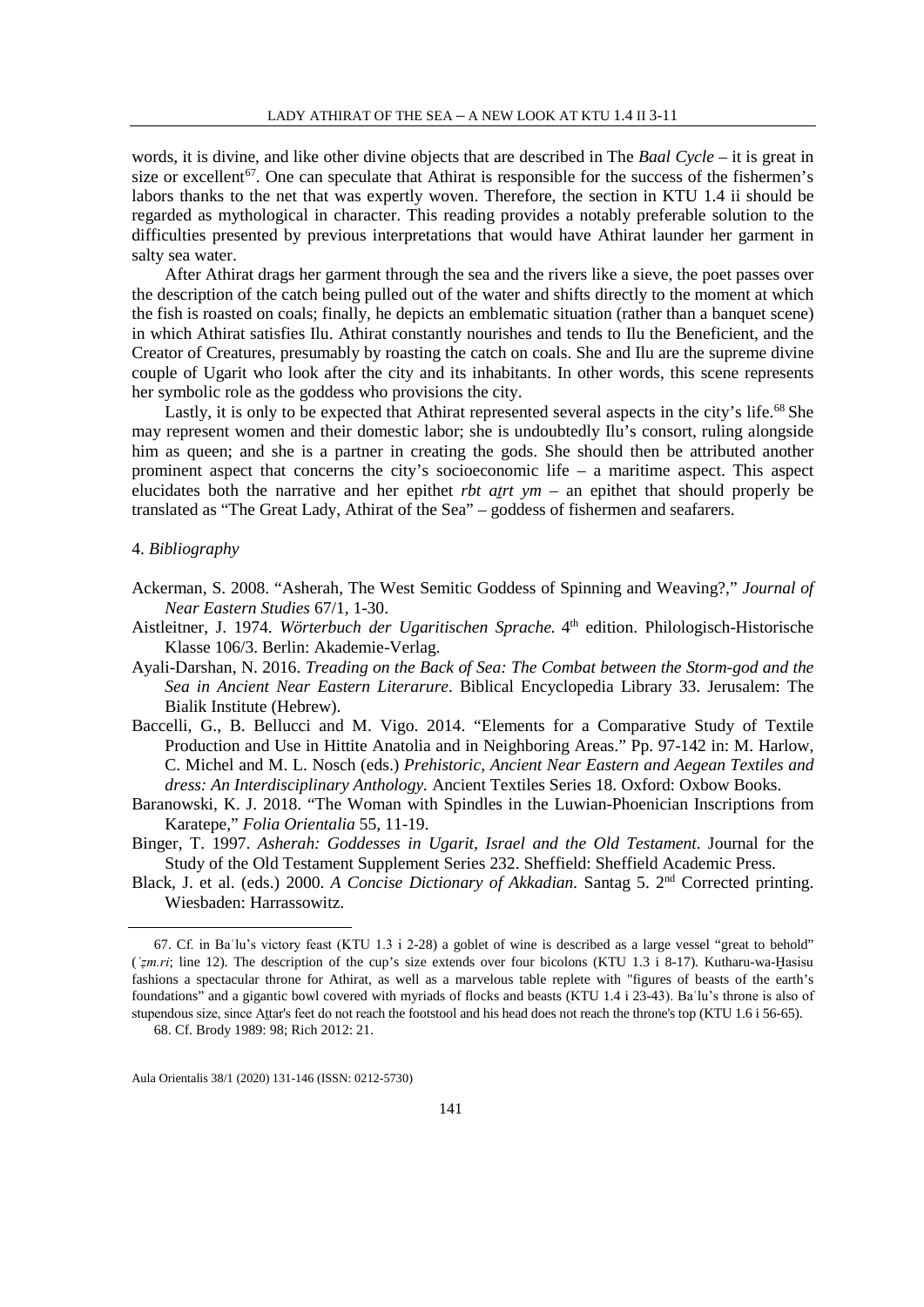- Brewer, D. F., and F. R. Friedman. 1989. *The Natural History of Egypt*: II. *Fish and Fishing in Ancient Egypt.* Warminster: Aris & Phillips.
- Brody, A. 1989. *"Each Man Cried Out to His God": The Specialized Religion of Canaanite and Phoenician Seafarers.* Harvard Semitic Monographs 58. Atlanta: Scholars Press.
- Calvet, Y. 2007. "Ugarit: The Kingdom and the City Urban Features." Pp. 101-111 in: K. L. Younger Jr. (ed.) *Ugarit at Seventy-Five.* Winona Lake, Ind.: Eisenbrauns.
- Cho, S. Y. 2007. *Lesser Deities in the Ugaritic Texts and the Hebrew Bible: A Comparative Study of their Nature and Roles*. Deities and Angels of the Ancient World 2. Piscataway: Gorgias Press.
- Civil, M. 1961. "The Home of the Fish: A New Sumerian Literary Composition," *Iraq* 23, 154- 175, pl. 66.
- Cornelius, I. 2008. *The Many Faces of the Goddess: The Iconography of the Syro-Palestinian Goddesses Anat, Astarte, Qedeshet and Asherah c. 1500 – 1000 BCE.* Orbis Biblicus et Orientalis 204. 2nd enlarged edition. Fribourg, Switzerland: Academic Press.
- Day, J. 1986. "Asherah in the Hebrew Bible and Northwest Semitic Literature," *Journal of Biblical Literature* 105/3, 385-408.
- Del Olmo Lete G. and J. Sanmartín. 2015. *A Dictionary of the Ugaritic Language in the Alphabetic Tradition*. Handbook of Oriental studies. I.: The Near and Middle East 112. Vols. I-II. translated and edited by Wilfred G.E. Watson. 3rd edition. Leiden: Brill.
- Dietrich, M., O. Loretz and J. Sanmartín (eds.) 2013. *The Cuneiform Alphabetic Texts from Ugarit, Ras Ibn Hani and Other Places.* Alter Orient und Altes Testament 360. 3<sup>rd</sup> enlarged edition. Münster: Ugarit-Verlag.
- Drijvers, H. J. W. 1999. "Atargatis." Pp. 114-116 in: K. van red Toorn, B. Becking and P. W. van der Horst (eds.) *Dictionary of Deities and Demons in the Bible.* 2nd extensively Revised edition. Leiden: Brill.
- Eichler, R. 2019. "The Priestly Asherah," *Vetus Testamentum* 69, 33-45.
- Frost, H. 1991. "Anchors Sacred and Profane, Ugarit-Ras Shamra Stone Anchors Revised and Compared." Pp. 355-410 in: M. Yon (ed.) *Arts et Industries de la Pierre*. Ras Shamra-Ougarit VI. Paris: Editions recherche sur les civilisations.
- Galili, E., A. Zemer and B. Rosen 2013. "Ancient Fishing Gear and Associated Artifacts from Underwater Explorations in Israel – A Comparative Study," *Archaeofauna* 22, 145-166.
- Ginsberg, H. L. 1936. *The Ugarit Texts.* Jerusalem: Bialik Institute (Hebrew).
- \_\_\_\_\_\_. 1969. "Poem about Baal and Anath." Pp. 129-142 in: J.B. Pritchard (ed.) *ANET*. 3rd edition. Princeton: Princeton University Press.
- Goetze, A. 1969. "El, Ashertu and the Storm-god." P. 519 in: *ANET*. 3<sup>rd</sup> edition. Princeton: Princeton University Press.
- Goldstein, R. 2005. "Casting Nets and Burning Temples: The Babylonian and Persian Background to Jeremiah 43:8–13," *Tarbiz* 74, 483-510.
- Gordon R. L. 1999. "Poseidon Ποσειδών." Pp. 659-662 in: K. van red Toorn, B. Becking and P. W. van der Horst (eds.) *Dictionary of Deities and Demons in the Bible.* 2nd extensively Revised edition. Leiden: Brill.
- Graf, F. 1999. "Aphrodite." Pp. 62-68 in: K. van red Toorn, B. Becking and P.W. van der Horst (eds.) *Dictionary of Deities and Demons in the Bible.* 2nd extensively Revised edition. Leiden: Brill.
- Greenfield, J. C. 1978. "Notes on the Asitawada (Karatepe) Inscription," *Eretz-Israel* 14, 72-74 (Hebrew).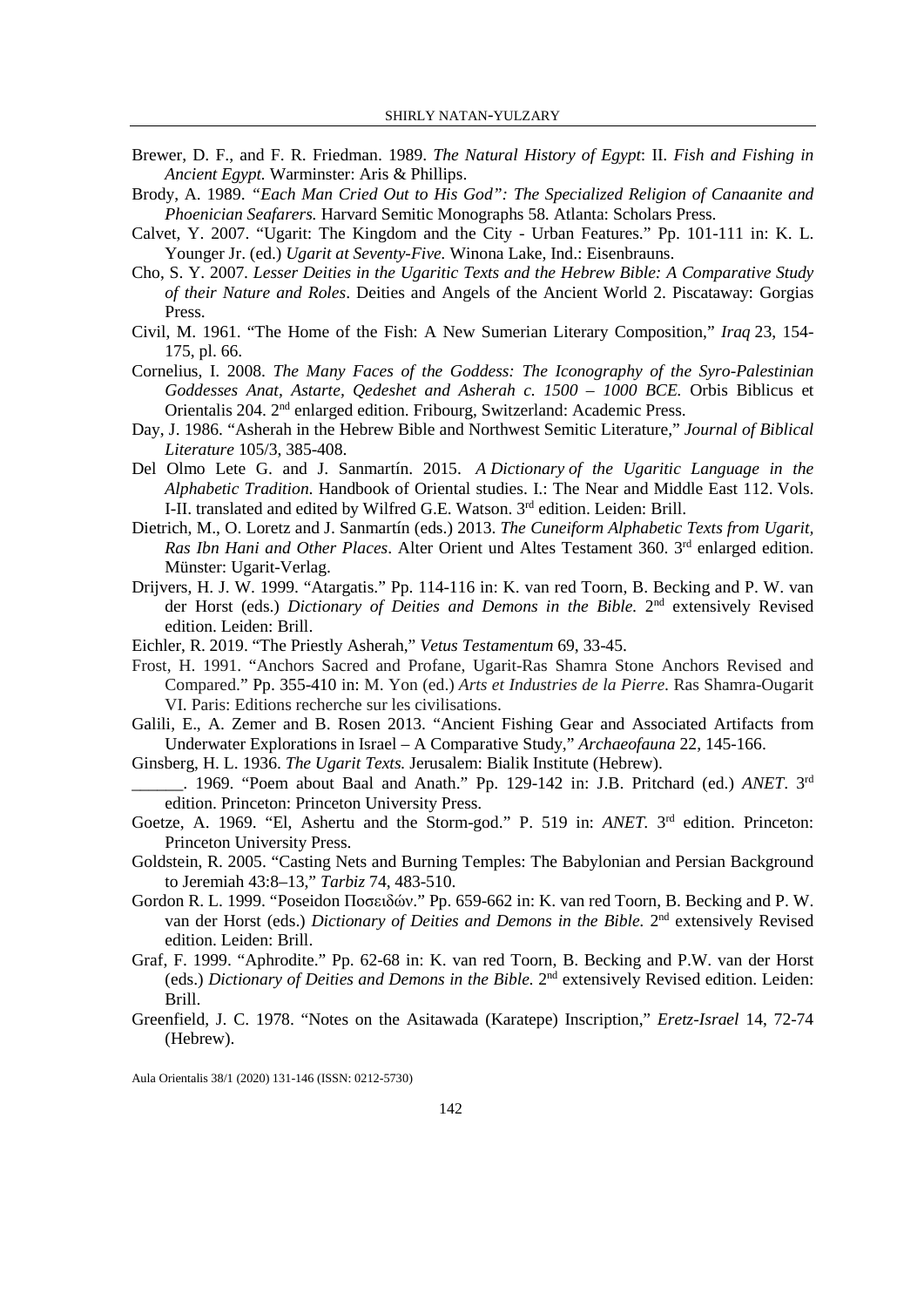- Greenstein, E. L. (trans.) 1997. "Kirta." Pp. 9-48 in: S. B. Parker (ed.) *Ugaritic Narrative Poetry.*  SBLWAW 9. Atlanta: Scholars Press.
- Hadley, J. M. 2000. *The Cult of Asherah in Ancient Israel and Judah: Evidence for a Hebrew Goddess*. University of Cambridge Oriental Publications 57. Cambridge: Cambridge University Press.

Hart, G. 2005. *The Routledge Dictionary of Egyptian Gods and Goddesses.* New York: Routledge.

- Herdner A. (ed.) 1963. *Corpus des Tablettes en Cunéiformes Alphabétiques Découvertes à Ras Shamra-Ugarit de 1929 à 1939.* Mission de Ras Shamra 10. Vol. 1 and 2. Paris: Librairie orientaliste Paul Geuthner.
- Hoffner, H. A. Jr. (trans.) 1990. *Hittite Myths.* SBLWAW 2. Atlanta: Scholars Press.
- \_\_\_\_\_\_. 1966. "Symbols for Masculinity and Femininity Their Use in Ancient Near Eastern Sympathetic Magic Rituals," *Journal of Biblical Literature* 85, 329-334.
- Hoftijzer J. and W. H. van Soldt. 1998. "Appendix: Texts from Ugarit Pertaining to Seafaring." Pp. 333-344 in: S. Wachsmann, *Seagoing Ships and Seamanship in the Bronze Age Levant.* College Station: Texas A&M University Press.
- Lewis, T. J. (trans.) 1997. "The Birth of the Gracious Gods." Pp. 205-214 in: S. B. Parker (ed.) *Ugaritic Narrative Poetry.* SBLWAW 9. Atlanta: Scholars Press.
- Lichtheim, M. 1973. *Ancient Egyptian Literature*. Vol. I: *The Old and Middle Kingdoms*. Berkeley: University of California Press.
- Lidzbarski, M. 1915. *Das Johannesbuch der Mandäer*. Vol I. Berlin: A. Toepelmann.
- Lindow, J. 2002. *Norse Mythology: A Guide to Gods, Heroes, Rituals, and Beliefs.* Oxford: Oxford University Press.
- Lion, B. and C. Michel. (eds.) 2016. *The Role of Women in Work and Society in the Ancient Near East.* Studies in Ancient Near Eastern Record 13. Berlin: De Gruyter.
- Merlo, P. 1998. *La dea Ašratum-Aṯiratu-Ašera: Un contributo alla storia della religione semitica del Nord.* Roma: Pontificia Universita Lateranense.
- Mutzafi, H. 2014. *Comparative Lexical Studies in Neo-Mandaic*. Studies in Semitic Languages and Linguistics 73. Leiden: Brill.
- Olyan, S. M. 1988. *Asherah and the Cult of Yahweh in Israel.* Society of Biblical Literature Monograph Series 34. Atlanta: Scholars Press.
- Pardee, D. 2002. *Ritual and Cult at Ugarit*. SBLWAW 10. Atlanta: Society of Biblical Literature. \_\_\_\_\_\_. (trans.) 2003. "The Baʿlu Myth." Pp. 241-274 in: W. W. Hallo and K. L. Younger, Jr. (eds.) *The Context of Scripture*. I.: *Canonical Compositions from the Biblical World.* Leiden: Brill.
- Oppenheim L. A. *et al.* (eds.) 1956-2010. *The Assyrian Dictionary of the Oriental Institute of the University of Chicago*, vols. 1–21. Chicago: The Oriental Institute.
- Pope, M. H. 1955. *El in the Ugaritic Texts.* Supplements to Vetus Testamentum 2. Leiden: Brill. \_\_\_\_\_\_. 1979. "Ups and Downs in El's Amours," *Ugarit-Forschungen* 11, 701-708.
- Potts, D. T. 2012. "Fish and Fishing." Pp. 220-235 in: D. T. Potts (ed.) *A Companion to the Archaeology of the Ancient Near East.* Blackwell Companions to the Ancient World. Literature and Culture. Malden MA: Wiley-Blackwell.
- Pritchard, J. B. 1969. *The Ancient Near East in Pictures Relating to the Old Testament*. 2nd edition. Princeton NJ: Princeton University Press.
- Radcliffe, W. 1921. *Fishing from the Earliest Times.* London: Murray.
- Rahmouni, A. 2008. *Divine Epithets in the Ugaritic Alphabetic Texts.* Handbook of Oriental studies. I.: The Near and Middle East 93. Leiden: Brill.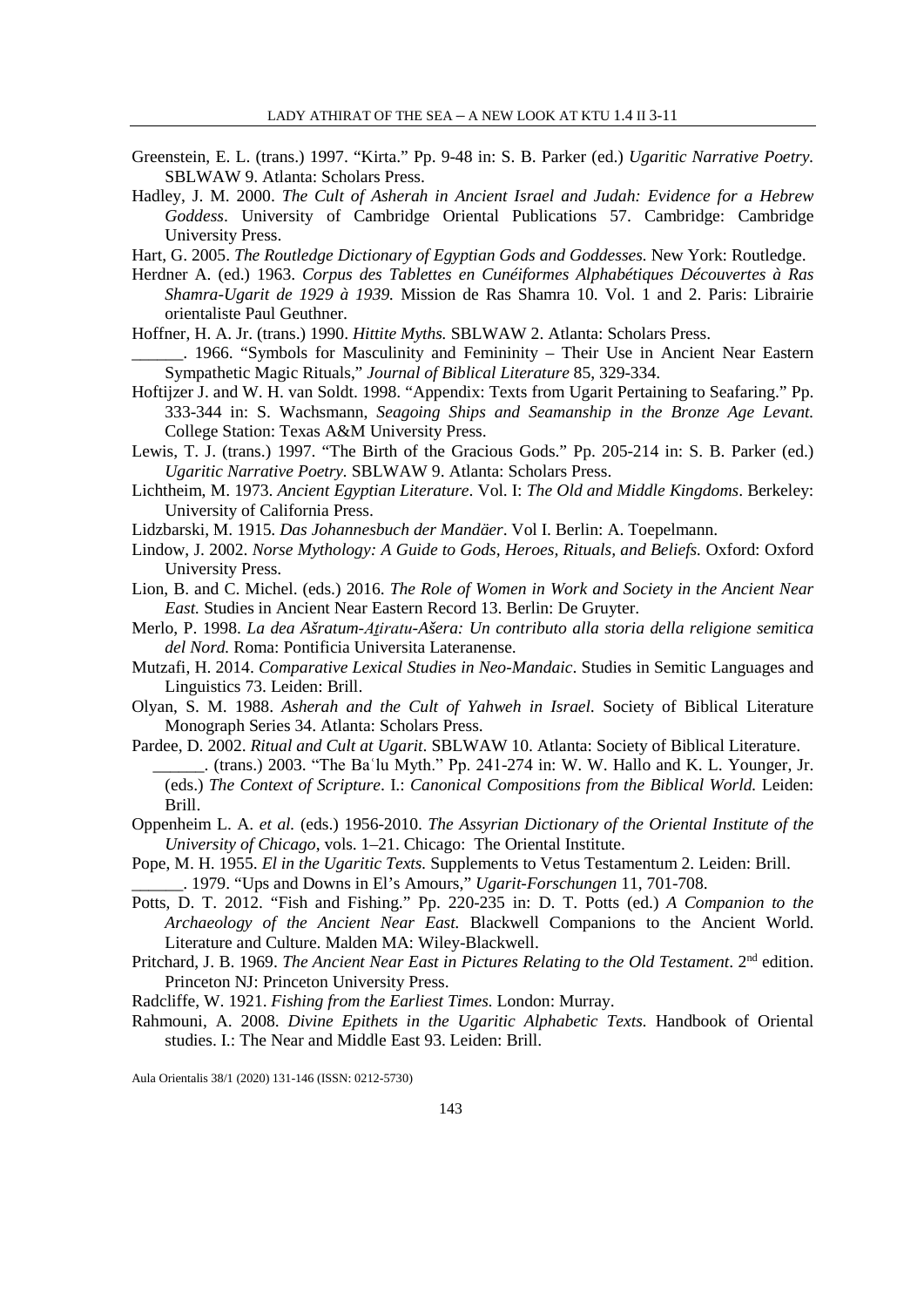- Rova, E. 2008. "Mirror, Distaff, Pomegranate and Poppy Capsule: On the Ambiguity of Some Attributes of Women and Goddesses." Pp. 557-570 in: H. Kühne, R. M. Czichon and F. J. Kreppner (eds.) *Proceedings of the 4th International Congress of the Archaeology of the Ancient Near East. 29 March – 3 April 2004*, *Frei Universität Berlin*: I. *The Reconstruction of Environment.* ICAANE 4. Wiesbaden: Harrassowitz.
- Rich S. R. 2012. "'She who Treads on Water': Religious Metaphor in Seafaring Phoenicia," *Ancient East and West* 11, 19-34.
- Schaeffer, C.F.A. 1978a. "Remarques sur les Ancres en Pierre d'Ugarit." Pp. 371-381 in: C. F.-A. Schaeffer et al. (eds.) *Ugaritica* VII. Mission de Ras Shamra 18. Paris: Librairie orientaliste Paul Geuthner.
- \_\_\_\_\_\_. 1978b. "RS 24.250 + 259." Pp. 26-30 in: C. F.-A. Schaeffer et al. (eds.) *Ugaritica* VII. Mission de Ras Shamra 18. Paris: Librairie orientaliste Paul Geuthner.
- Simpson, W. K. and R. K. Ritner et al. (eds.) 2003. *The Literature of Ancient Egypt: An Anthology of Stories, Instructions, Stelae, Autobiographies and Poetry.* 3rd edition. New Haven: Yale University Press.
- Sivan, D. 1997. *A Grammar of The Ugaritic Language.* Handbook of Oriental studies. I.: The Near and Middle East 28. Leiden: Brill.
- Smith, M. S. 1990. *The Early History of God: Yahweh and the Other Deities in Ancient Israel.* San Francisco: Harper.

\_\_\_\_\_\_. (trans.) 1997. "The Baal Cycle." Pp. 81-176 in S. B. Parker (ed.) *Ugaritic Narrative Poetry.* SBLWAW 9. Atlanta: Scholars Press.

- \_\_\_\_\_\_. 2006. *The Rituals and Myths of the Feast of the Goodly Gods of KTU/CAT 1.23: Royal Construction of Opposition, Intersection, Integration and Domination.* SBLRBS 51; Atlanta: Society of Biblical Literature.
- Smith, M. S. and W. T. Pitard. 2009. *The Ugaritic Baal Cycle.* Vol. II.: *Introduction with Text, Translation and Commentary of KTU/CAT 1.3-1.4.* Supplements to Vetus Testamentum 114. Leiden: Brill.
- Staehlin, E. 1966. *Untersuchungen zur ägyptischen Tracht im Alten Reich.* Münchner ägyptologische Studien 8. Berlin: Hessling.
- Stol, M. 2016. *Women in the Ancient Near East.* Berlin: De Gruyter.
- Thomsen, M.-L. 1975. "'The home of the fish': A New Interpretation," *Journal of Cuneiform Studies* 27, 197-200.
- Tropper, J. 2008. *Kleines Wörterbuch des Ugaritischen.* Elementa Linguarum Orientis 4. Weisbaden: Harrassowitz Verlag.
- Tugendhaft, A. 2018. *Baal and the Politics of Poetry.* Abingdon: Routledge.
- van der Toorn, K. 1999. "Sidon צידן. "Pp. 777-778 in: K. van red Toorn, B. Becking and P. W. van der Horst (eds.) *Dictionary of Deities and Demons in the Bible*. 2<sup>nd</sup> extensively Revised edition. Leiden: Brill.
- Wachsmann, S. 1998. *Seagoing Ships and Seamanship in the Bronze Age Levant.* College Station: Texas A&M University Press.
- Watson, W. G. E. 2001. "Correcting a gaffe." *Nouvelles Assyriologiques Brèves et Utilitaires* 2001/1: 10, para. no. 8.
	- \_\_\_\_\_\_. 2007. "Bathing in the Briny," *Ugarit-Forschungen* 39, 673-681.
- \_\_\_\_\_\_. 2018. "Disentangling a derivation (on Ug. *rbt*)", *Nouvelles Assyriologiques Brèves et Utilitaires* 2018/3: 119, para. no. 75.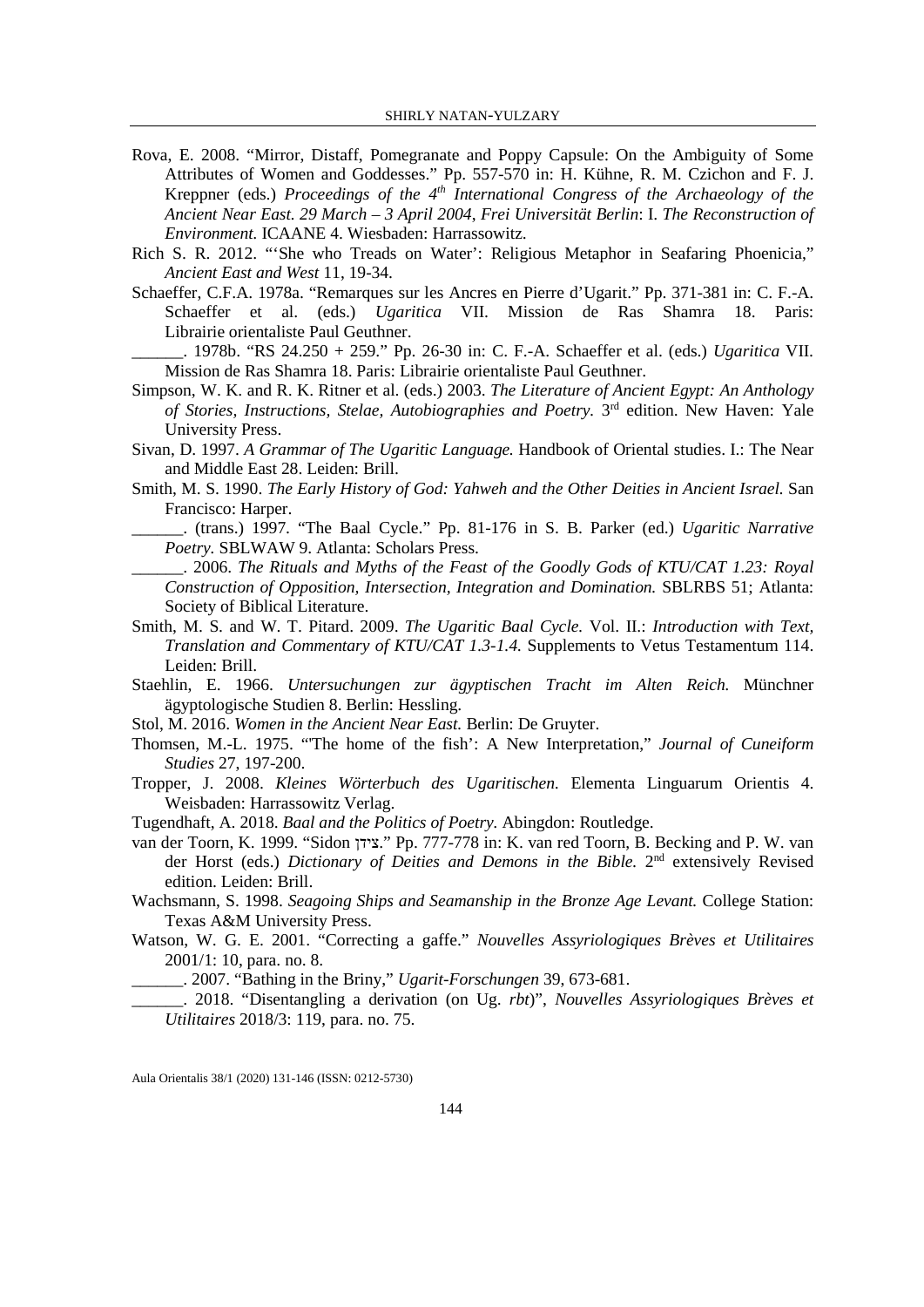- Wehr, H. 1976. *A Dictionary of Modern Written Arabic*. Spoken Language Series. Edited by J. M. Cowan. 3rd edition. Ithaca, NY: Spoken Language Services.
- Wiggins, S. A. 1991. "The Myth of Asherah: Lion Lady and Serpent Goddess," *Ugarit-Forschungen* 23, 383-394.

\_\_\_\_\_\_. 2007. *A Reassessment of Asherah with Further Considerations of the Goddess.* Gorgias Ugaritic Studies 2. New Jersey: Gorgias Press.

- Wyatt, N. 2002. *Religious Texts from Ugarit: The Words of Ilimilku and His Colleagues.* The Biblical Seminar 53. Sheffield: Sheffield Academic Press.
- Yoder, T. R. 2016. *Fishers of Fish and Fishers of Men: Fishing Imagery in the Hebrew Bible and the Ancient Near East* .Winona Lake IN: Eisenbrauns..

Yon, M. 2006. *The City of Ugarit at Tell Ras Shamra.* Winona Lake, IN: Eisenbrauns.

Zeynep-Oruç, S. 2013. Harbor Settlement Patterns of the Second Millennium BC in Cilicia and the Amuq. A Master thesis, Department of Archaeology, Ihsan Doğramaci Bilkent University, Ankara.

5. *List of Abbreviations*

| AEL             | Ancient Egyptian Literature                                                    |  |  |
|-----------------|--------------------------------------------------------------------------------|--|--|
| ANEP            | The Ancient Near East in Pictures Relating to the Old Testament                |  |  |
| <i>ANET</i>     | Ancient Near Eastern Texts Relating to the Old Testament.                      |  |  |
| <b>AOAT</b>     | Alter Orient und Altes Testament                                               |  |  |
| <b>BDB</b>      | The Brown-Driver-Briggs Hebrew and English Lexicon with an Appendix            |  |  |
|                 | Containing the Biblical Aramaic.                                               |  |  |
| <b>BibSem</b>   | The Biblical Seminar                                                           |  |  |
| CAD             | The Assyrian Dictionary of the Oriental Institute of the University of Chicago |  |  |
| <b>CDA</b>      | A Concise Dictionary of Akkadian                                               |  |  |
| $\cos$          | The Context of Scripture                                                       |  |  |
| <b>CTA</b>      | Corpus des Tablettes en Cunéiformes Alphabétiques Découvertes à Ras Shamra-    |  |  |
|                 | Ugarit de 1929 à 1939                                                          |  |  |
| <b>DDD</b>      | Dictionary of Deities and Demons in the Bible                                  |  |  |
| DMWA            | A Dictionary of Modern Written Arabic                                          |  |  |
| <i>DULATA</i>   | Dictionary of the Ugaritic Language in the Alphabetic Tradition                |  |  |
| ErIsr           | Eretz-Israel                                                                   |  |  |
| FO <sub>.</sub> | Folia Orientalia                                                               |  |  |
| HdO, I, NME     | Handbuch der Orientalistik (Eng. Handbook of Oriental Studies), Section I, The |  |  |
|                 | Near and Middle East.                                                          |  |  |
| <b>HSM</b>      | Harvard Semitic Monographs                                                     |  |  |
| <b>ICAANE</b>   | International Congress on the Archaeology of the Ancient Near East             |  |  |
| JBL             | Journal of Biblical Literature                                                 |  |  |
| <b>JCS</b>      | Journal of Cuneiform Studies                                                   |  |  |
| <b>JNES</b>     | Journal of Near Eastern Studies                                                |  |  |
| <b>JSOTSup</b>  | Journal for the Study of the Old Testament Supplement Series                   |  |  |
| $KTU^3$         | The Cuneiform Alphabetic Texts from Ugarit, Ras Ibn Hani and Other Places      |  |  |
| <b>KWU</b>      | Kleines Wörterbuch des Ugaritischen                                            |  |  |
| <b>MRS</b>      | Mission de Ras Shamra                                                          |  |  |
| <i>NABU</i>     | Nouvelles Assyriologiques Brèves et Utilitaires                                |  |  |